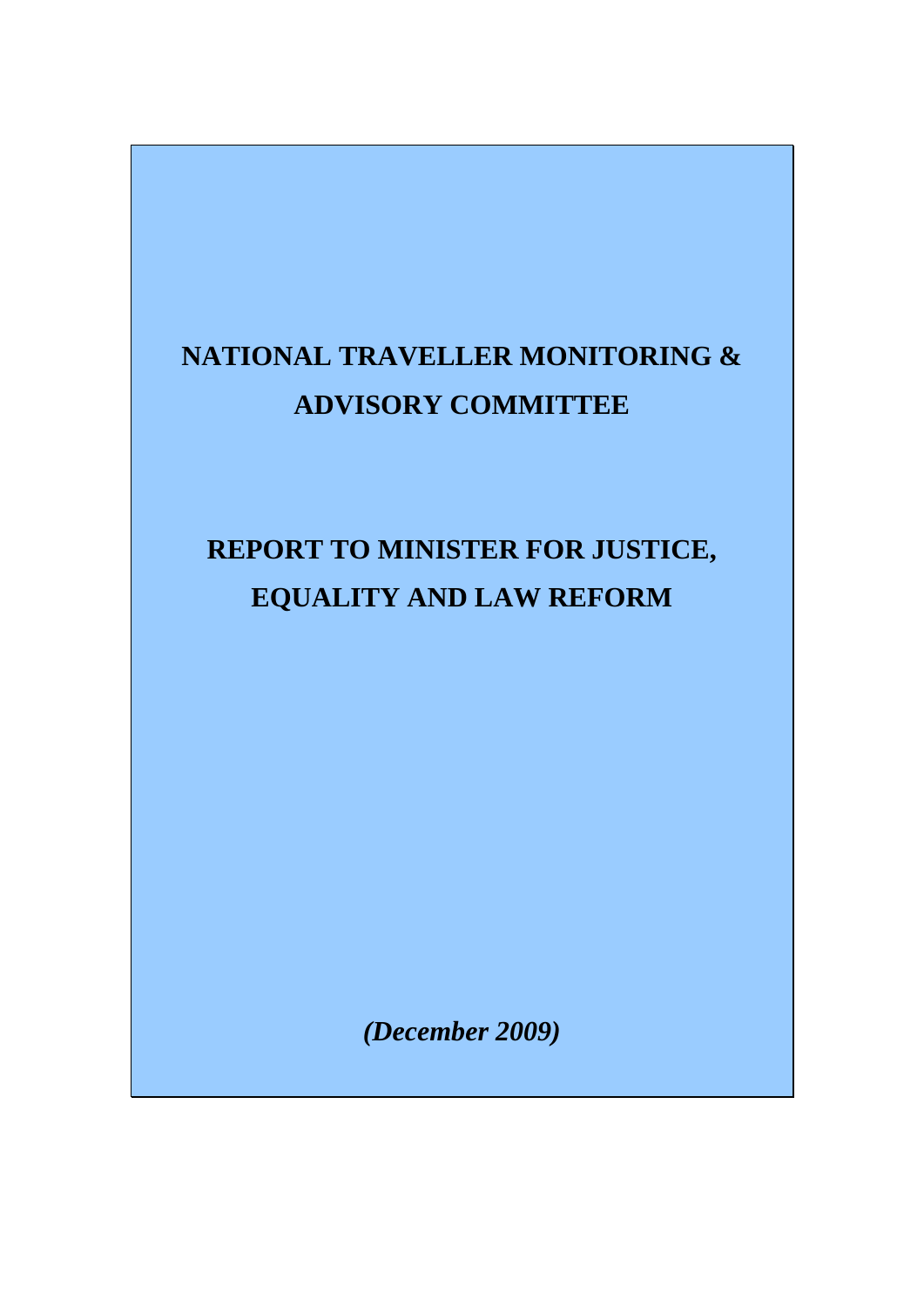# **Section 1 Introduction by Chairperson**

The National Traveller Monitoring & Advisory Committee was established and launched by the Taoiseach in March 2007, following a commitment in *Towards 2016* from all social partners to give concentrated attention to developing a more integrated approach towards the provision of services for the Traveller community, and to improve communication between Travellers and the settled community.

The Traveller community has historically been one of the most marginalised groups within Irish society. It is important to note that progress has been made in terms of making a real contribution towards addressing some of the difficulties Travellers face. For example, recent years have seen an improvement in educational attainment amongst Travellers, in accommodation provision, and in the health status of Travellers. This however needs to be assessed against a backdrop of a low baseline, high levels of unemployment, and continuing disadvantage within the Traveller community. Discrimination is often a daily part in the lives of Travellers. Conflict within the Traveller community represents a danger to Travellers, and undermines the prospects of establishing a more productive relationship between Travellers and members of the settled community.

Attitudes to the Traveller community differ widely in our community, and range from an understanding of the difficulties Travellers face and a willingness to address these on the one hand, to raw prejudice, hostility and even hatred on the other. As a country that has made enormous strides to create a modern enlightened state where people can live in peace, and where resources to tackle the issue should not be a problem, the issues of conflict within the Traveller community remains a blot on our efforts and a clear case where we all need to try harder.

While there has been in my view no lack of commitment in terms of resources at central government level, the approach to dealing with Traveller issues on the ground is patchy. Because of special efforts by a number of local authorities, committed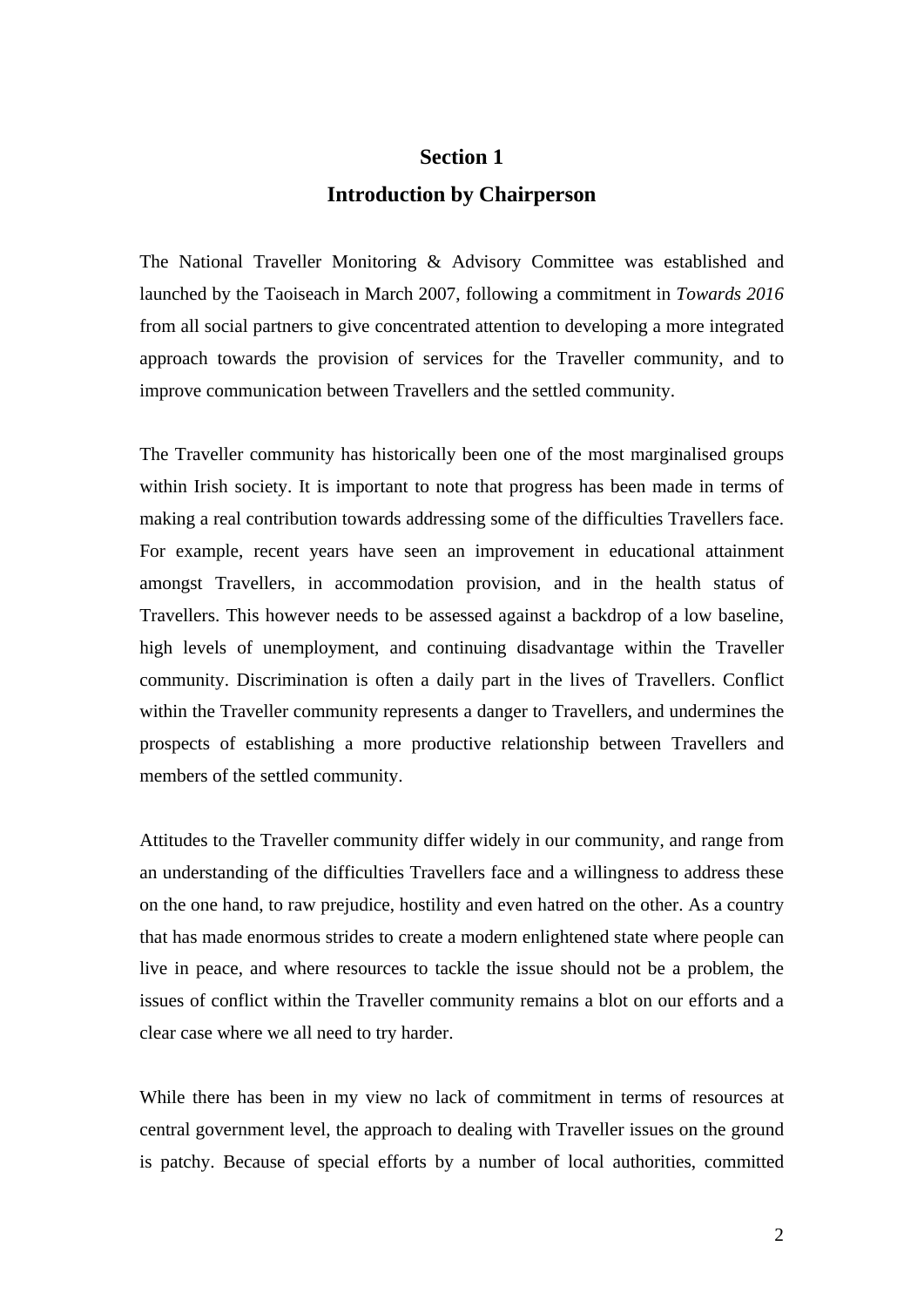individuals, and leadership amongst Travellers and Traveller organizations at local level, some areas of the country have done well, but progress is far from uniform. It is not always a question of resources – there are already considerable resources being devoted to the problems involved. Addressing the difficulties faced by Travellers is a complicated policy issue that cuts across a large number of Departments and agencies. One central point must take responsibility in terms of coordination between government Departments to ensure more effective implementation and delivery of policy objectives at local level and that good practice is achieved throughout the country, and not just in certain areas.

The problems involved will not be solved in the short or medium term, but we should be in a position to say that Travellers should have attained a quality of life comparable to the settled community within a decade – to be realistic it will take that amount of time or even longer.

This report is presented in accordance with the Terms of Reference of the Committee, which specifies that the Committee should report to the Minister for Justice, Equality and Law Reform every two years identifying areas of concern. The report outlines the role of the Committee, its membership, activities since 2007, the work of different sub-groups, and the recommendations the Committee is presenting for consideration by Government across a number of areas.

I would like to thank the members of the Committee for the time they have given to support its work, and the constructive way in which members have engaged on several issues of relevance to the Traveller community. I look forward to this constructive approach continuing as part of the Committee's future work.

Kevin Bonner Chairperson National Traveller Monitoring and Advisory Committee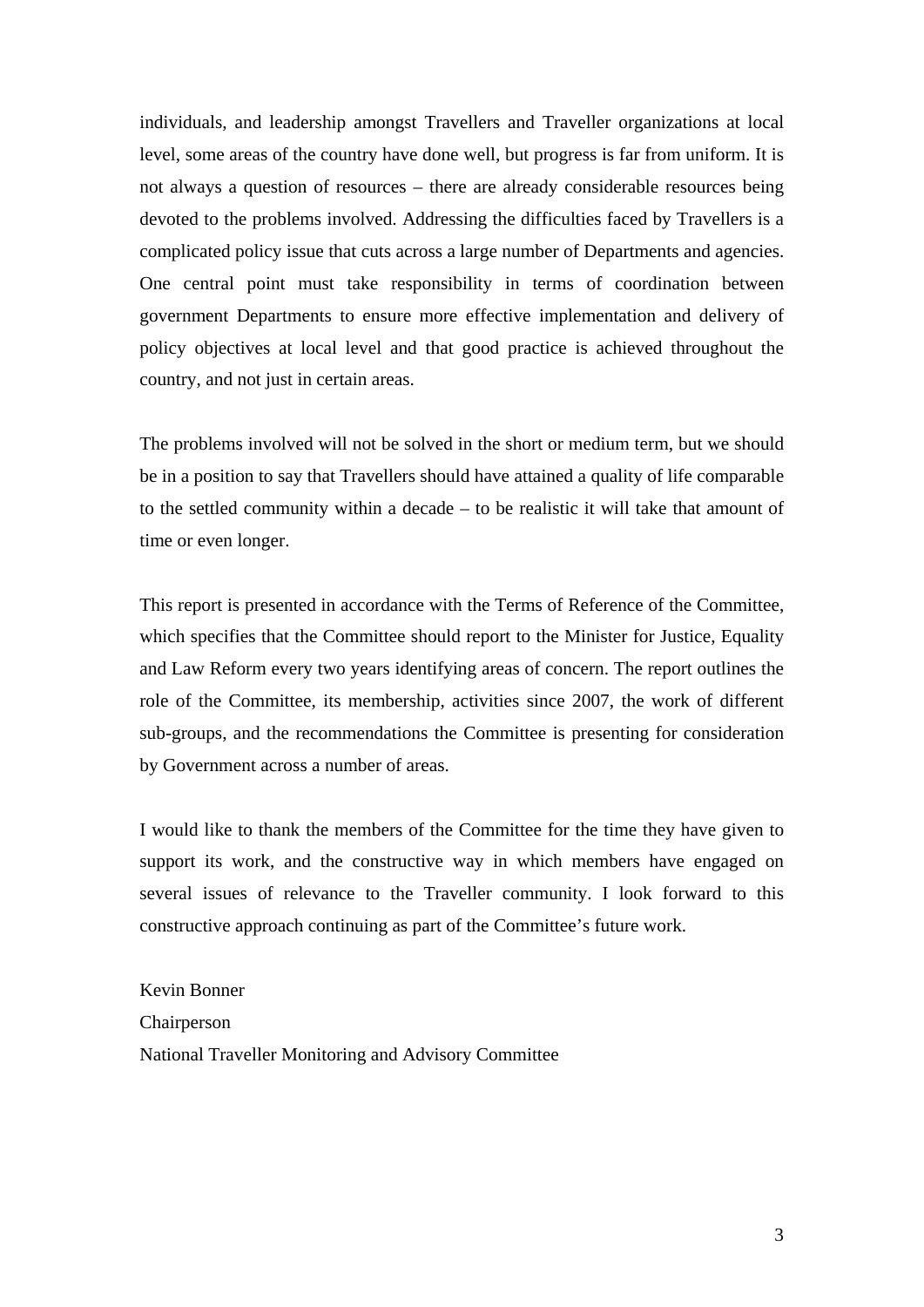# **Section 2**

# **The National Traveller Monitoring and Advisory Committee**

# **Establishment**

The establishment of the National Traveller Monitoring & Advisory Committee (NTMAC) followed a commitment in *Towards 2016* from all social partners to give concentrated attention to developing a more integrated approach towards the provision of services for the Traveller community, and to improve communication between Travellers and the settled community.

On the basis of this commitment, the NTMAC was established in 2007 as a new national forum for dialogue between stakeholders at national level. The NTMAC replaced the Committee to Monitor and Co-Ordinate the Implementation of the Recommendations of the Task Force on the Travelling Community, which presented its final report 2005. The first meeting of the NTMAC in March 2007 was addressed by the former Taoiseach Bertie Ahern TD, who emphasised the commitment of Government to pursuing practical improvements in service delivery for Travellers and the role the Committee could play in improving communication between Travellers, the state sector and the wider community.

# **Terms of Reference**

The Terms of Reference of the NTMAC are:

- 1. To serve as a forum for consultation on current issues of national importance affecting the Travelling Community.
- 2. To identify issues of national importance to the Traveller Community which might not be dealt with adequately through existing mechanisms.
- 3. To suggest appropriate responses to issues identified under 2 above, in cooperation with relevant state agencies and other stakeholders.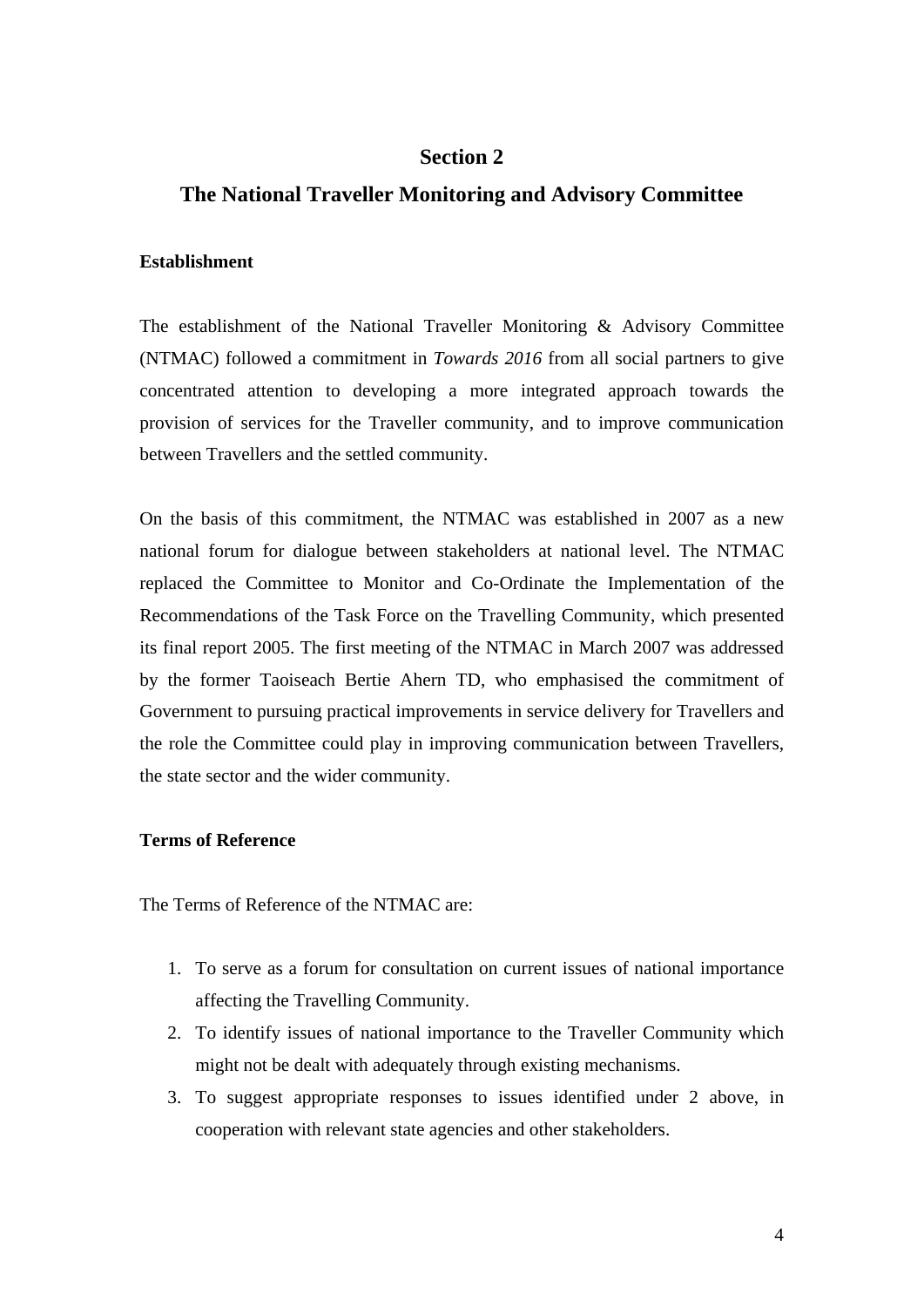- 4. To monitor developments in the position of Travellers in Irish society generally and with particular reference to issues identified at 2 above.
- 5. To report to the Minister for Justice, Equality and Law Reform, every two years identifying key issues of ongoing concern.

At the Committee's first meeting it was agreed that local issues could be raised at the NTMAC where these had clear national implications and raised issues with broader national implications.

It was also agreed that the NTMAC could make a contribution where it would add value to the work of other groups and fora, rather than duplicating work being carried out in other committees. These include the Traveller Health Advisory Committee and the National Traveller Accommodation Consultative Committee, which bring together Travellers, Traveller representatives, officials and other stakeholders to discuss issues surrounding specific service areas. In addition a High Level Group on Traveller Issues operates under the aegis of the Cabinet Committee on Social Inclusion to review provision of public services to Travellers.

#### **Membership**

Membership of the National Traveller Monitoring & Advisory Committee includes individuals drawn from different sectors, such as Traveller organisations, individual Traveller nominees, Government Departments and state bodies, and the social partners and other interests. The full membership is indicated below.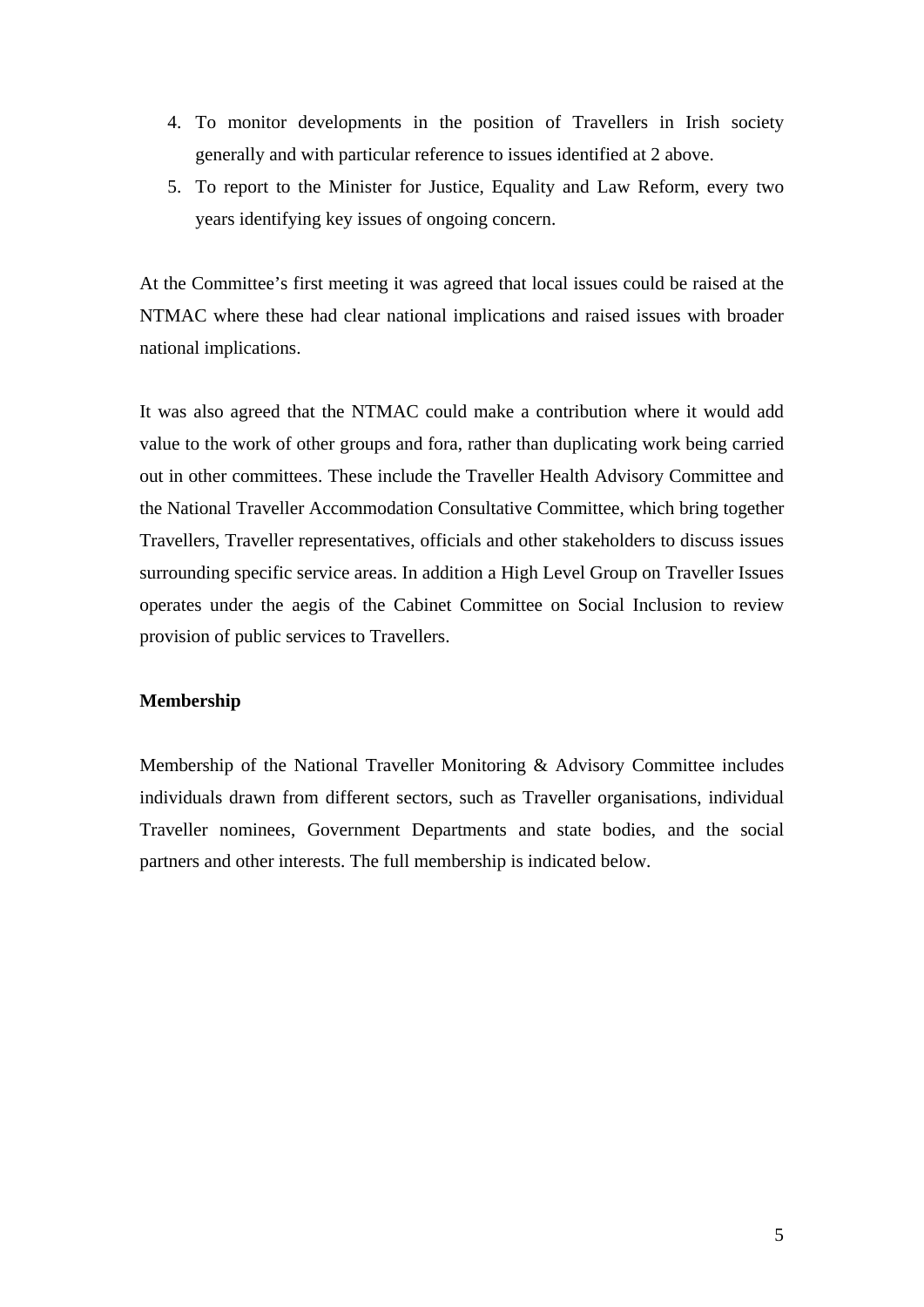### Kevin Bonner (Chairperson)

#### *Traveller Individual Nominees*

Fr. Derek Farrell, Parish of the Travelling People (from 2007) Ellen Mongan, Traveller Liaison Officer, Galway County Council Martin Ward, Chair of National Association of Travellers Centres Thomas McCann, Counselor and Psychotherapist Fr. Stephen Monaghan, Parish of the Travelling People (until 2007)

#### *Traveller Organisation Representatives*

Ronnie Fay, Pavee Point Emma Jane Hoey, National Traveller Womens' Forum (from 2008) Catherine Joyce, Irish Traveller Movement Cathryn Mannion, National Traveller Womens' Forum (until 2008) James O'Leary, National Association of Travellers Centres

#### *Government Departments*

Denis Breen, Department of the Taoiseach Liam Fitzgerald, Department of Justice, Equality & Law Reform (until 2008) TJ Fleming, Department of Community, Rural & Gaeltacht Affairs (until 2008) Jim Ganley, Department of Environment, Heritage & Local Government Linda Grealy, Department of Justice, Equality & Law Reform (from 2008) Catherine Linehan, Department of Justice, Equality & Law Reform (from 2009) Tim McCarthy, Department of Health & Children Clodagh McDonnell, Department of Community, Rural & Gaeltacht Affairs (from 2008) Jim Mulkerrins, Department of Education & Science Brendan O'Leary, Department of Enterprise, Trade & Employment Colm O'Neill, Department of Social & Family Affairs Brendan Sheehy, Department of Justice, Equality & Law Reform (until 2009)

#### *Social Partners / Special Interest*

Pat Conway, FÁS (from 2008 to 2009) Ann Gilton, FÁS (from 2009) David Joyce, Irish Congress of Trade Unions (until 2009) Jack Keyes, County and City Managers' Association Tricia Hayes, Mediators' Institute of Ireland (until 2009) Kevin McCorry, Irish Congress of Trade Unions (from 2009) Finola McDonnell, Irish Business & Employers' Confederation Shira Mehlman, FÁS (until 2008) Mary Lou O'Kennedy, Mediators' Institute of Ireland (from 2009) Leonie O'Neill, Health Service Executive (from 2009) Mary Sherry, Irish Farmers' Association

#### *Ministerial Nominees*

Pierce O'Malley, Ministerial Nominee, Galway Mike Kelly, Ministerial Nominee, Galway Rena Cody, Development Officer, Waterford County Development Board Alice McGinley, Health Service Executive, Limerick

Mark Callanan, Institute of Public Administration (Secretary)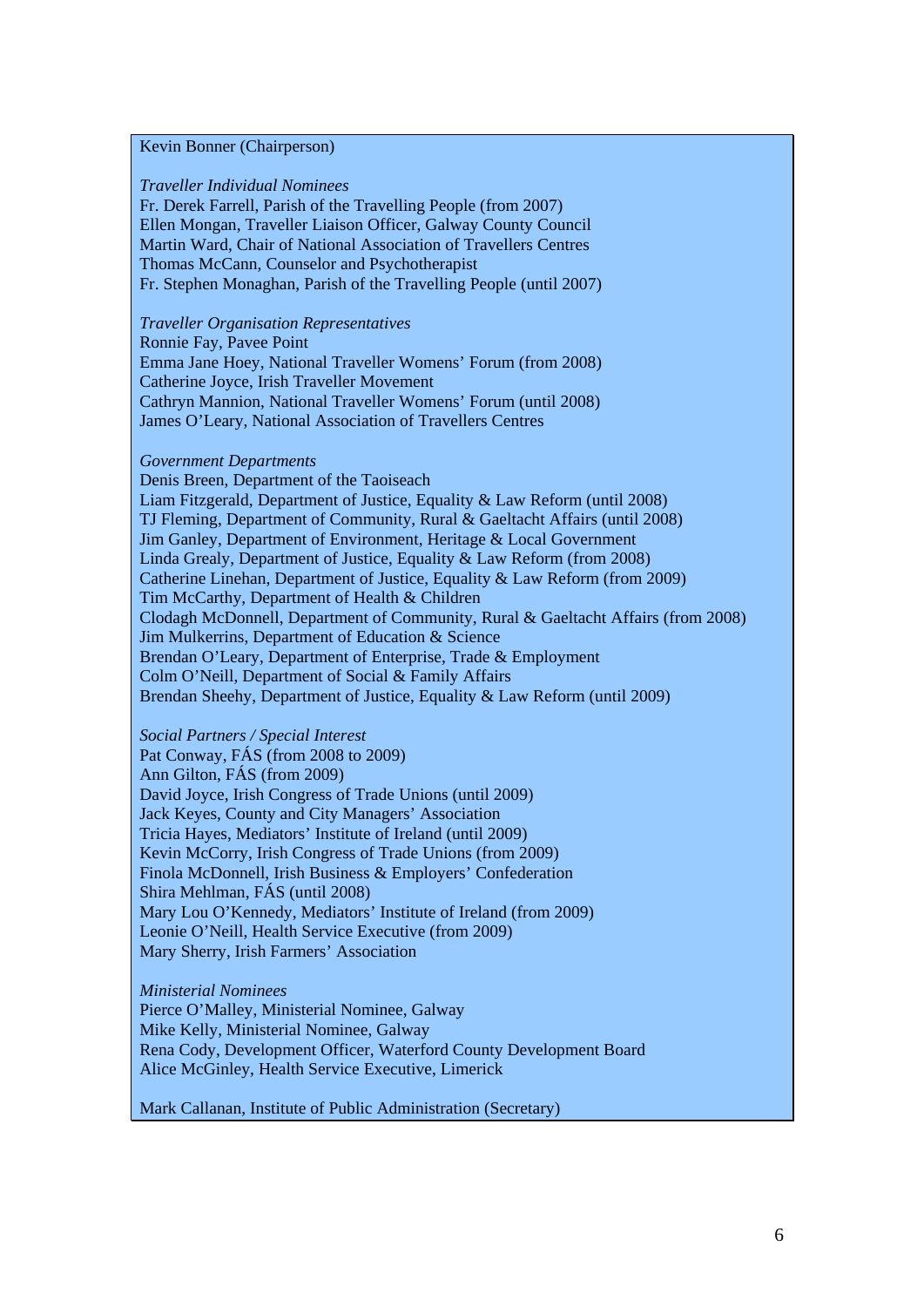Other individuals also attended meetings at different intervals on behalf of members who were unable to attend, such as Martin Collins, Damien Peelo, Maria Joyce, Anne Gale, Carmel Sherry, Sean McLoughlin, Tony Downes, Chris Kelly, and others.

The NTMAC has an independent chairperson and secretariat.

# **Committee Meetings**

The Committee has met 10 times, usually in Dublin although meetings have also been held in Galway, Tullamore, Ennis and Mullingar.

To date, the NTMAC has discussed a wide range of issues, which amongst other things have included barriers to implementation of policies and delivery of services, supporting Travellers in education and employment, conflict and disputes within the Traveller community, the media portrayal of Travellers, and the question of recognising Travellers as an ethnic minority. These are elaborated on in the remainder of this report.

Occasional meetings of sub-groups were also held. These were established on a temporary basis to carry out work with smaller numbers of members in specific areas, sometimes involving a number of additional individuals invited to participate. In particular, these sub-groups dealt with the following matters:

- Effective implementation of policies and delivery of public services for the Traveller community;
- Pathways from education to employment for Travellers;
- Participation and integration; and
- Conflict within the Traveller community.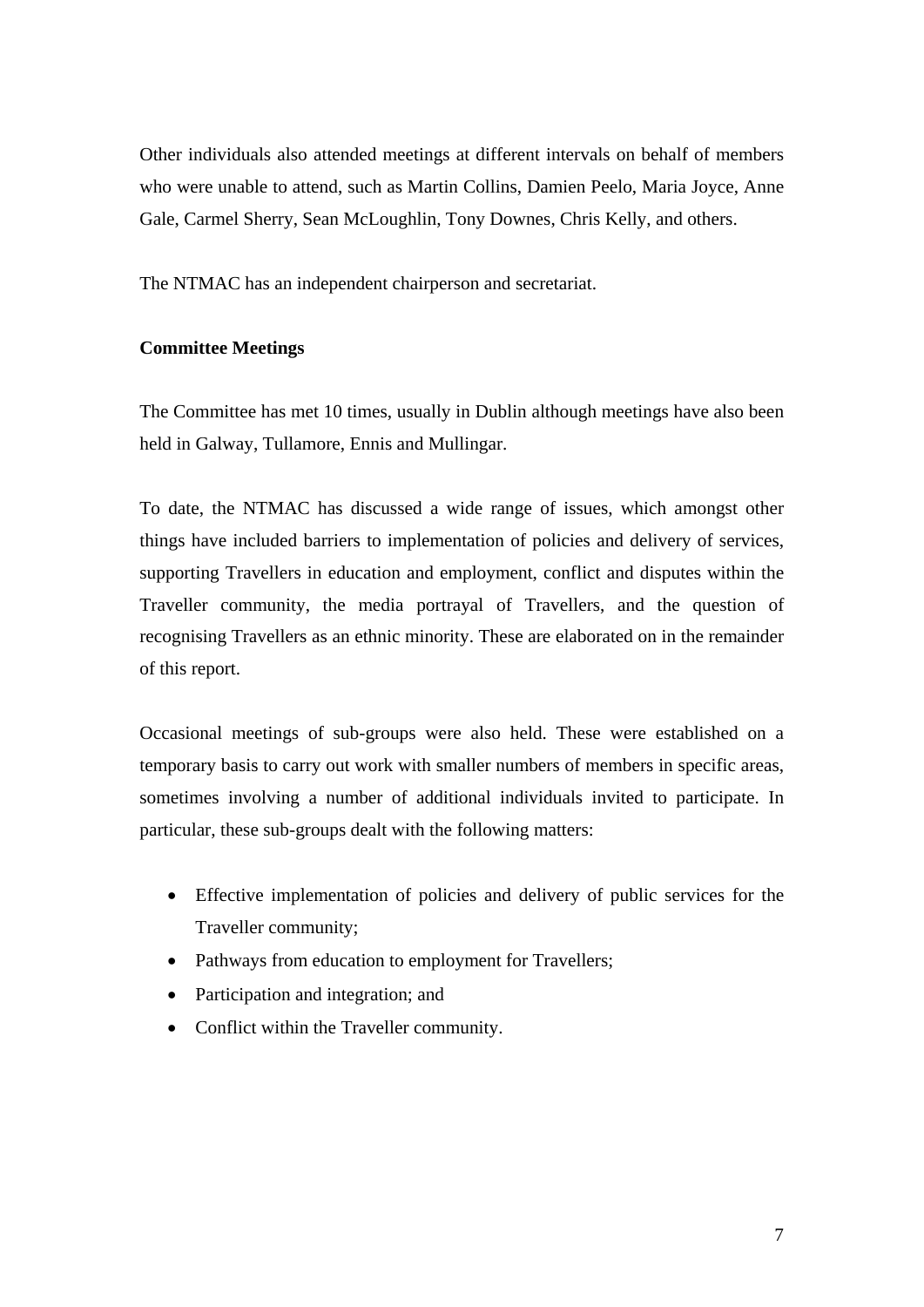# **Section 3 The Traveller Community in Ireland**

The Traveller community continue to constitute one of the most marginalised groups in Irish society. This manifests itself through quality of life indicators such as low levels of life expectancy, poor educational attainment, poor living standards, high levels of unemployment, amongst others.

Notwithstanding the significant levels of disadvantage within the Traveller community, slow improvements are occurring in different areas. For example, in education virtually all Traveller children are now enrolled in primary schools, and progress has been made in increasing the transfer rate from primary to post-primary education, even if the transfer rate for Travellers is still considerably lower than that for the community at large. Data from the Department of Education and Science shows that there has been a gradual increase in the number of Traveller children in post-primary education, although most Travellers still leave mainstream education by 16 and only small numbers progress to the senior cycle. There are however growing levels of participation by Traveller adults in further education programmes.

In terms of accommodation provision, data from the Department of the Environment, Heritage and Local Government shows that the number of families accommodated in standard housing and group housing has increased steadily in recent years, while the numbers in halting sites or on unauthorised sites has fallen. There remains a shortfall in the number of families that are not accommodated. While the situation has improved considerably on accommodation in many areas, progress has been slower in others, and in some cases the quality of accommodation remains poor.

Traveller awareness of healthcare and the importance of healthy lifestyles has for the most part improved, and this has begun to have an impact within the community. Government reports have suggested that primary care programmes have produced improved immunisation rates, environmental health, nutrition, as well as improved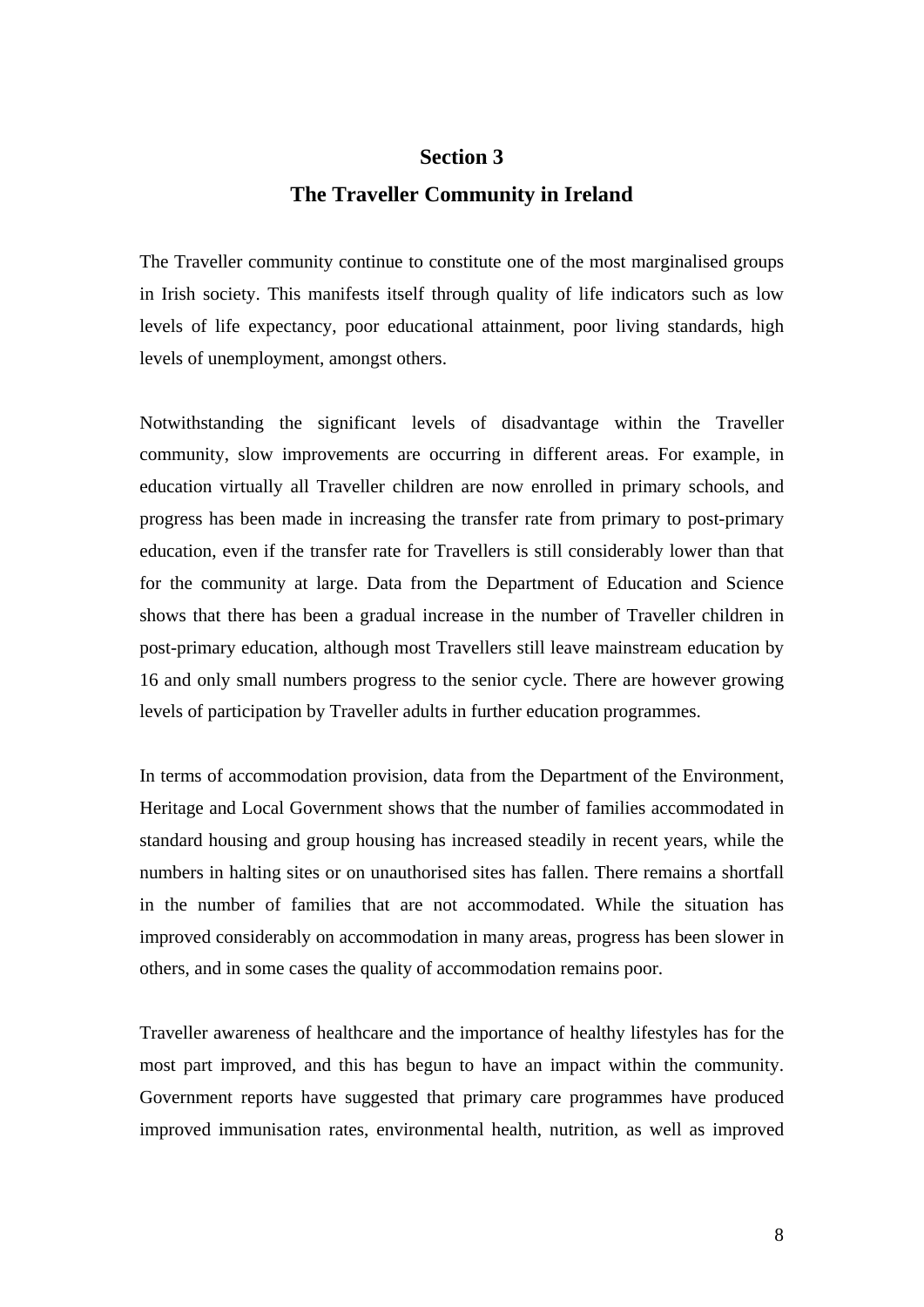take-up of a range of healthcare supports such as dental services, GP services, women's health screening, and continuity of care.

Unemployment within the Traveller community remains high, although where Travellers have made the transition into employment, it can produce sustainable results. Travellers also continue to regularly encounter discrimination and racism in their daily lives.

It must be conceded that progress where it has been made needs to be assessed against a backdrop of a low baseline and continuing disadvantage. Travellers continue to fare poorly on indicators used to measure disadvantage, from unemployment, poverty, literacy and education levels, accommodation and living conditions, to health status and life expectancy. While some progress has been made, all would concede that more work is needed.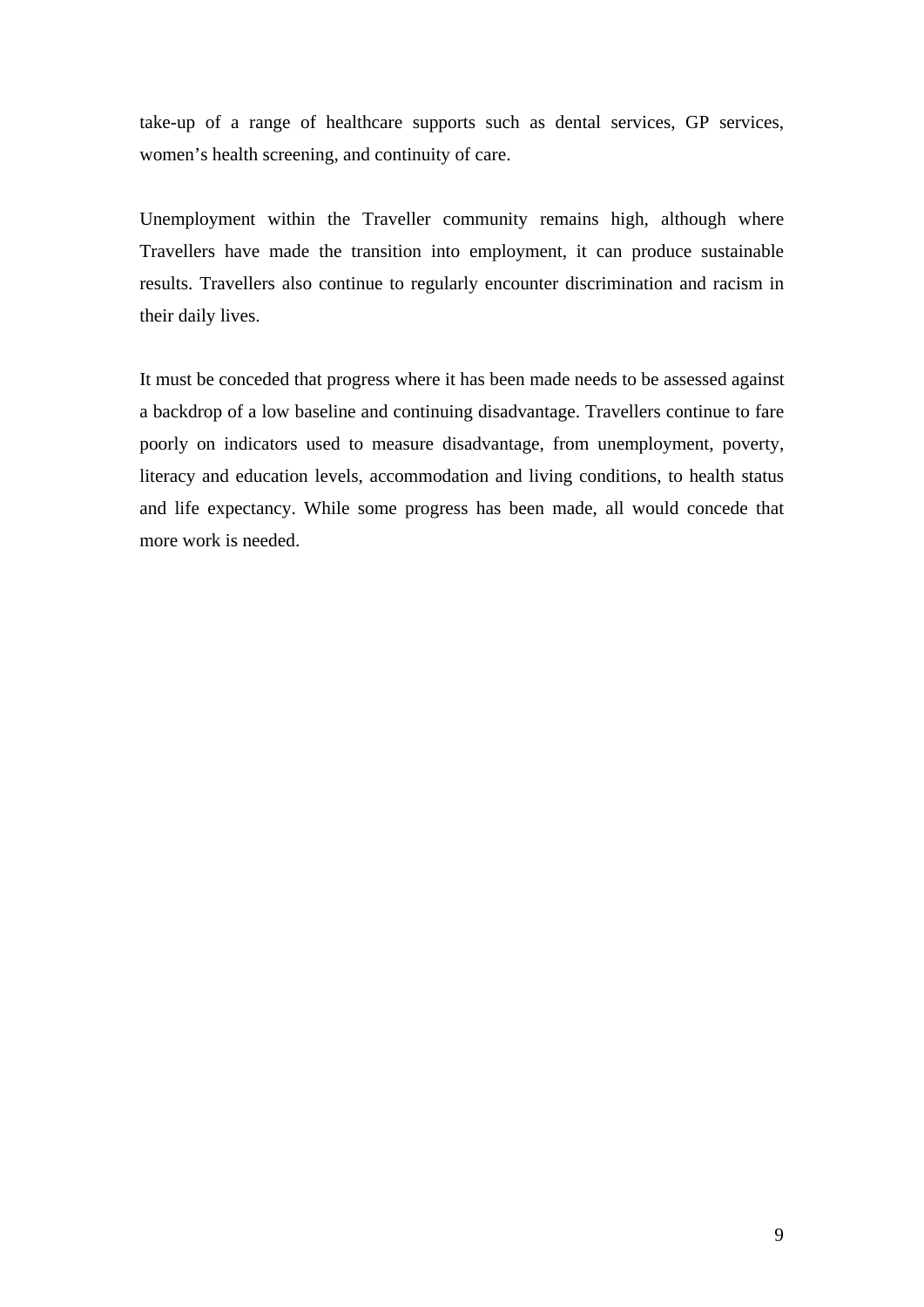# **Section 4 Summary of Work**

Having examined work that was already ongoing in different Traveller-related fora, including other national committees, it was proposed that the NTMAC focus on those areas where it could add value by addressing issues not being progressed elsewhere. The Committee decided that it would further its work by setting up three temporary sub-groups dealing with specific issues. The sub-groups were asked to identify priority actions within specific areas that the Committee could address, focussing on those areas where it could add value to existing activities.

The three sub-groups broadly reflected many of the different priorities suggested by members:

- 1. Sub-group 1 Effective Implementation (examining issues such as coordination, commitment, gathering of data for monitoring purposes, transfer of good practice to new areas).
- 2. Sub-group 2 Progression and Pathways to Work (examining the entire pathway from education to training to employment, including issues such as retaining Travellers in education, benefits issues, barriers to employment).
- 3. Sub-group 3 Participation and Integration (examining issues such as political representation and the media, conflict resolution and mediation, local integration plans, the position of Traveller men, women and children, and mental health issues).

Partly due to a number of high-profile incidents that had occurred during the year, it was decided in 2008 to set up an additional sub-group specifically to examine issues surrounding conflict and disputes within the Traveller community.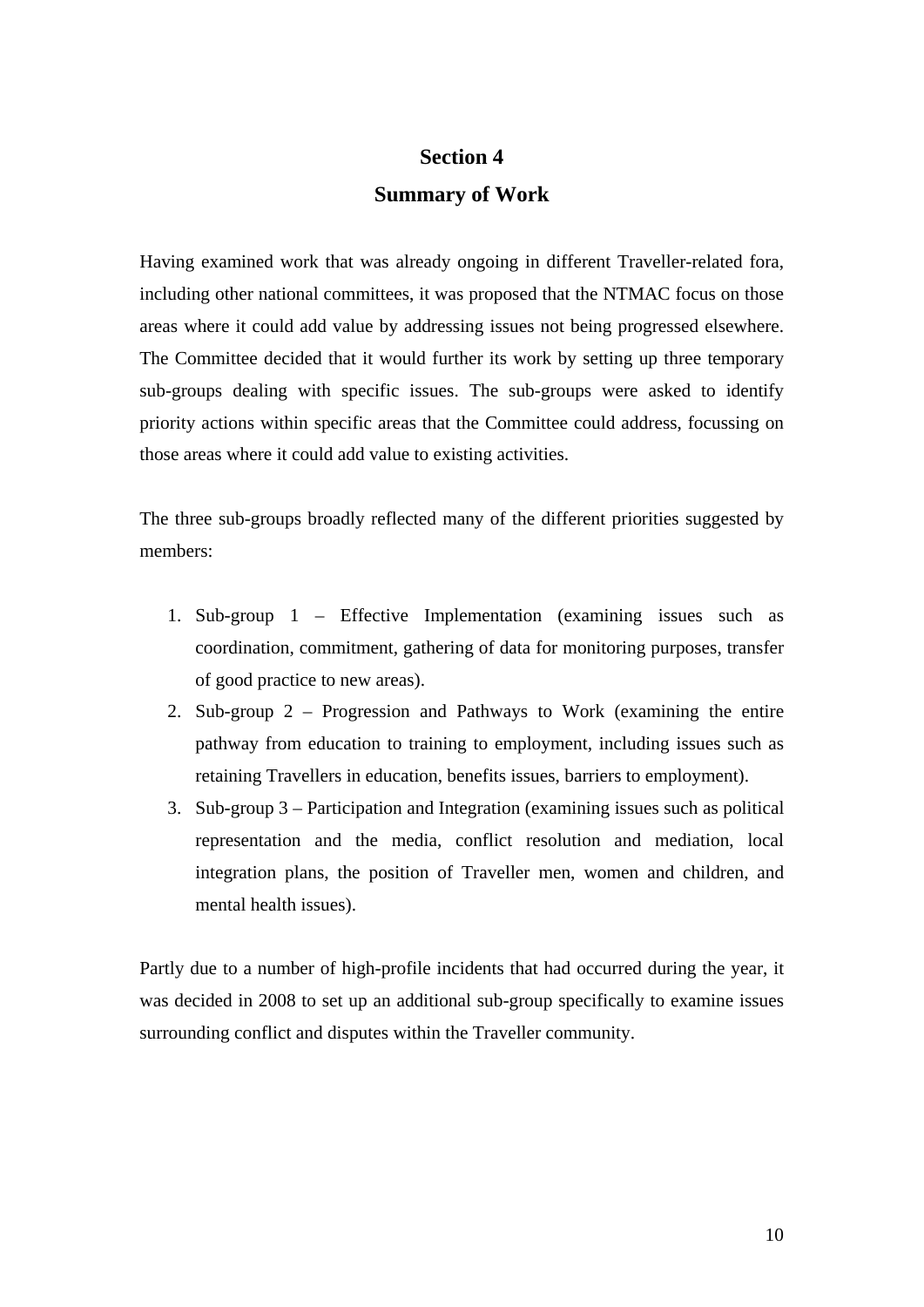#### **Sub-Group on Implementation**

This sub-group met five times in total and focused on examining the main implementation structures in different areas of service provision to the Traveller community, blockages to progress, data gathering, examining successful project work that had taken place thus far, and ensuring better coordination of county and regional structures.

The sub-group decided to conduct a study into delivery structures in different sectors (such as education, healthcare, accommodation, support for employment, and community development), and describe barriers to implementation as well as factors that can facilitate effective implementation, based on areas where progress has been made, either in specific services or in specific parts of the country. This was based on interviews with key stakeholders in state bodies and the Traveller organizations, as well as a limited number of local case studies. Details of the study are available from the Department of Justice website.

While accepting that Travellers continue to suffer from significant levels of disadvantage and that further work needed to be done, it was recognised that much positive progress has been made in recent years in improving the delivery of public services to the Traveller community at both national and local level. Examples include increasing the retention of Travellers at post-primary schools, increasing the number of Traveller families accommodated, better Traveller awareness on healthcare and improved take-up of healthcare supports, and a wide range of local initiatives. Nevertheless, all accept that further improvements are needed.

The study was designed to facilitate the work of the sub-group by identifying blockages and deficiencies that exist, as well as examining how good practice could be successfully disseminated elsewhere. This and the further work of the sub-group is the basis for the recommendations on implementation of services in section 5.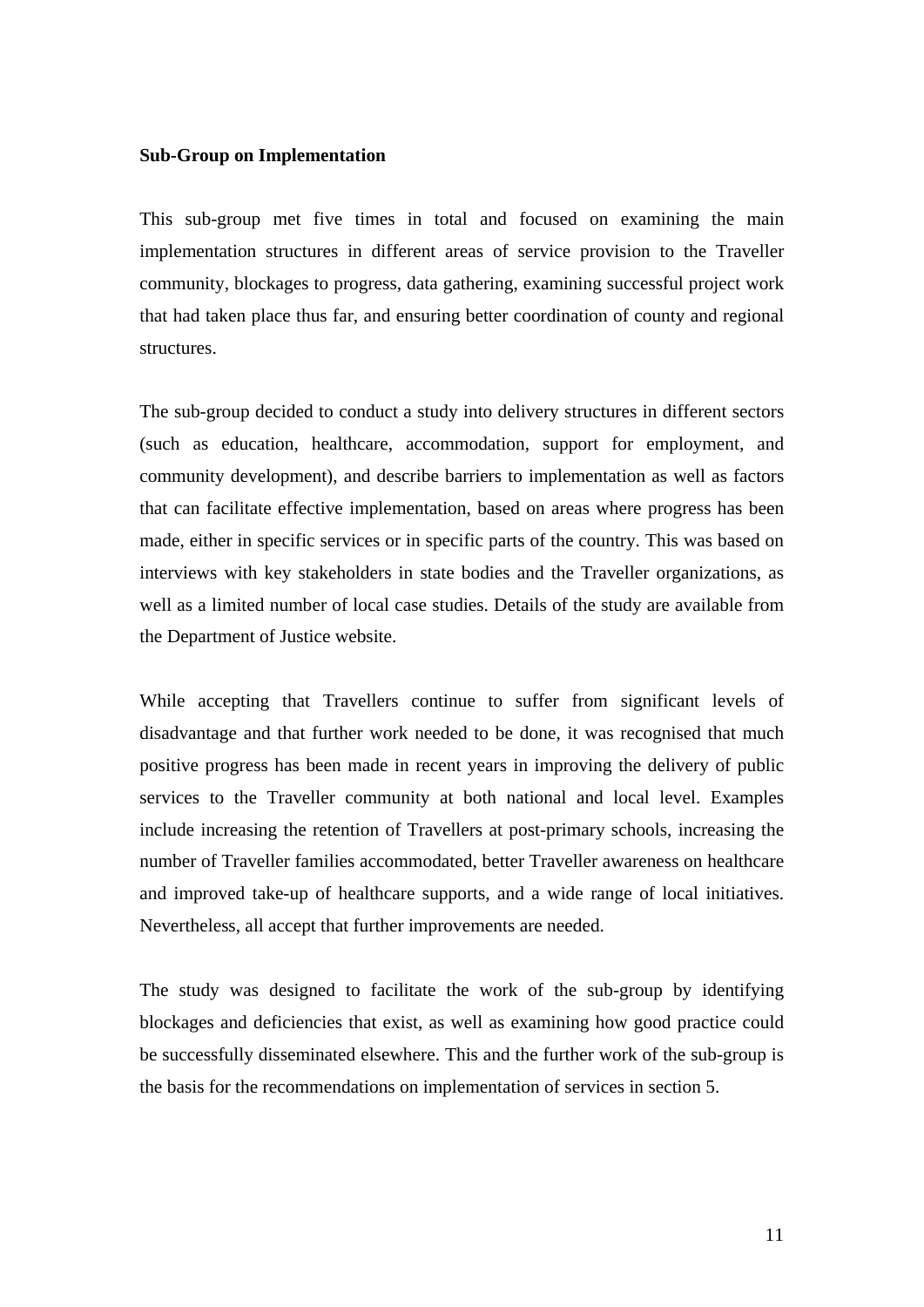#### **Sub-Group on Progression and Pathways to Work**

This sub-group met four times, and examined issues such as barriers, opportunities and areas of good practice in education, the area of welfare entitlements and benefits and their effect, the risk of creating a dependency culture, employment possibilities and access to employment for Travellers, and changing attitudes to education, training and employment in the Traveller community.

Presentations were given by the Departments of Education and Social and Family Affairs to the sub-group on specific issues to assist the deliberation of the group. The sub-group reached agreement on a series of recommendations, which were presented to the full Committee. These recommendations are listed in section 5.

#### **Sub-Group on Participation and Integration**

The sub-group on participation and integration met two times in 2007-08. A number of issues were discussed by the sub-group on participation and integration, including political representation, conflict resolution, the role of the media, and local integration plans.

The sub-group discussed mediation practices involving the Traveller population and conflict resolution issues. For example, the sub-group stressed the need for better awareness of conflict management strategies amongst both children and adults within the Traveller community; better awareness raising of all community mediation services as a preventative measure and to broaden the options for dispute resolution in Traveller related disputes; and the possibility, where appropriate, of incorporating mediation as part of local authority planning procedures in relation to the design and provision of Traveller accommodation.

On media issues, the sub-group proposed writing to the Press Council on its new Code of Conduct for journalists (see below). Discussion also centred on the effects that the negative portrayal of Travellers by the media can have on participation, integration and Traveller-settled community relations.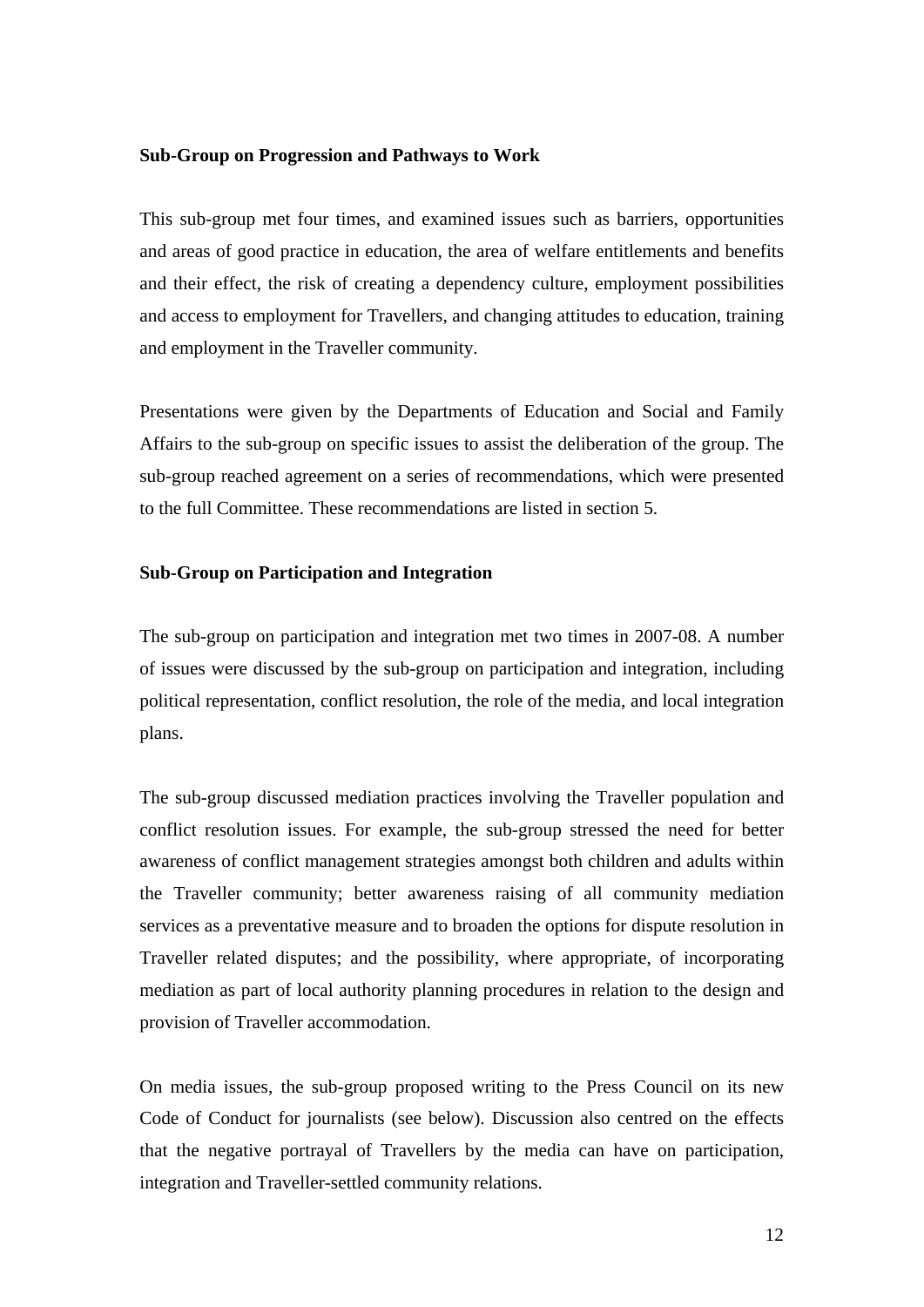On participation, the sub-group discussed questions such as how political parties (at both local and national level) could achieve actual participation by Travellers. It was seen as important to establish the current state of play in terms of political participation by Travellers at local level, and to identify what works well and what does not. Some research has been conducted in the area of political participation, and some of the findings on this could be brought forward by the Committee into the future.

Given that a range of issues had been included within the remit of this sub-group, it was agreed that the group needed to prioritise some of the issues they wish to progress, with other areas to be progressed at a later stage.

#### **Sub-Group on Conflict**

Partly due to a number of high-profile incidents during the year, it was decided in 2008 to set up an additional sub-group specifically to examine issues surrounding conflict and disputes within the Traveller community.

This group met twice, and involved mediators who had been involved in dispute resolution, Traveller organisations, Gardaí, statutory bodies and other NTMAC members. While NTMAC members acknowledged that conflicts and disputes can have a number of different dimensions (e.g. Traveller / settled community, Traveller / local authority, Traveller / Gardaí, etc.), the main focus of the NTMAC's discussions was on inter-Traveller disputes. There was broad agreement that this issue needed concerted attention.

As a way of illustrating the issues to be addressed in relation to conflict, the NTMAC mapped the various underlying issues and focused on both short-term interventions and long-term initiatives in tackling the underlying causes of disputes. Action is needed on both fronts if we are to seriously tackle the problems associated with conflict in the Traveller community.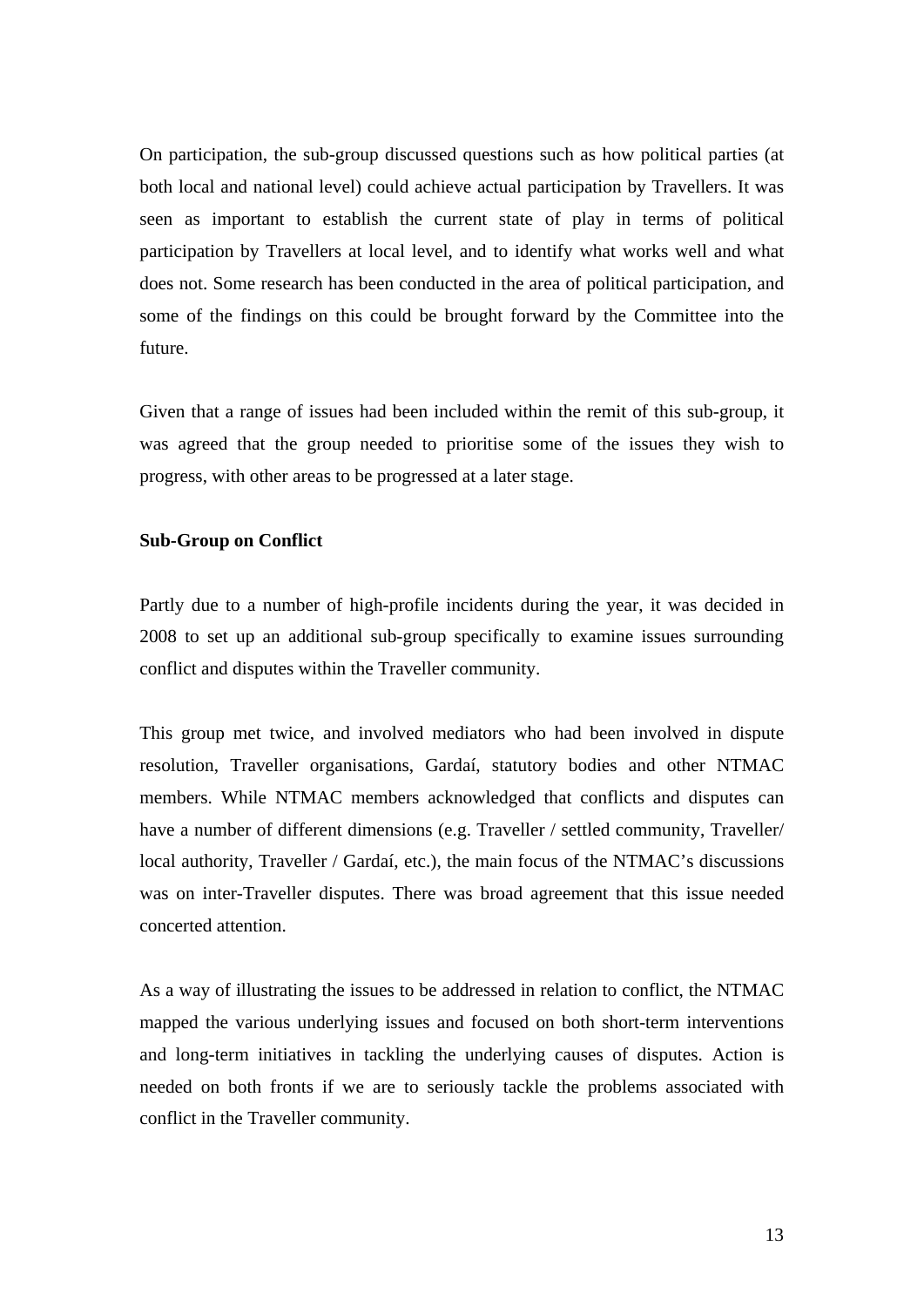Amongst the issues that can underpin disputes identified were disadvantage, economic status, accommodation-related issues, crime, anti-social behaviour and intimidation, alcohol and drug use, community-Garda relations, the length of court procedures, a lack of leadership and role models, family affiliation and power.

A range of different interventions that have been used to address and resolve conflict and disputes within the Traveller community were also identified. *Short-term* interventions can include support for those seeking to mediate in disputes, ensuring a speedy response from Gardaí and local authorities, and access to the judicial system. Where conflict arises there are a variety of stakeholders who may be in a position to initiate interventions to help resolve the situation (illustrated below).



**Potential Initiators of Conflict Resolution**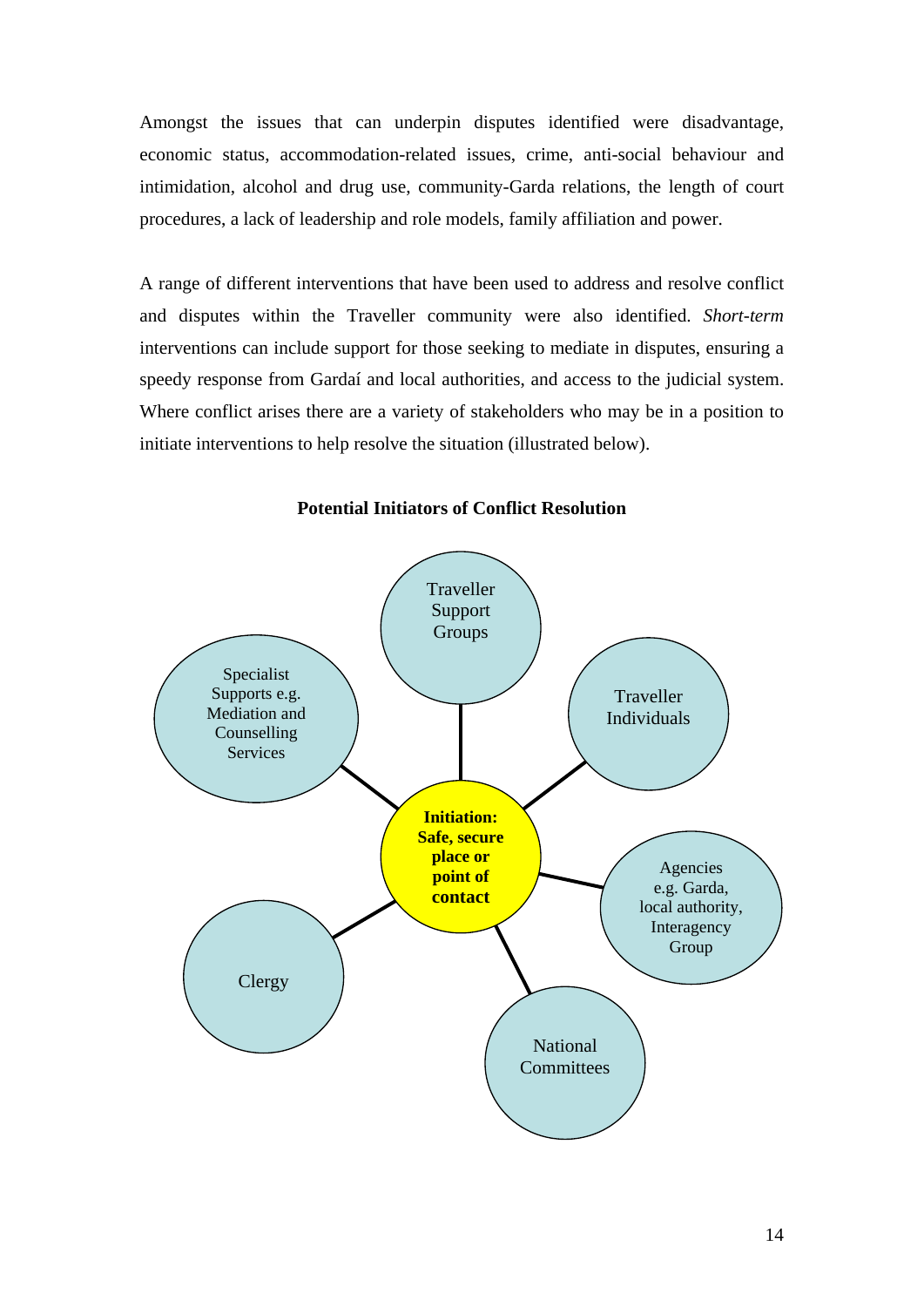Depending on the nature of the conflict there may be those who feel they cannot initiate a response and it is important that a range of stakeholders have an identifiable route to initiate actions to help resolve disputes.



# **Elements in implementing short term interventions**

While there are a range of agencies and organisations working in the area it would be useful to have a central point of contact and support to help those involved make optimum use of the various resources available through state agencies, Traveller organisations and professional sources such as mediators.

In terms of *longer-term* actions, preventative action is far better than cure, and represents good value for money if it helps people to better manage conflicts and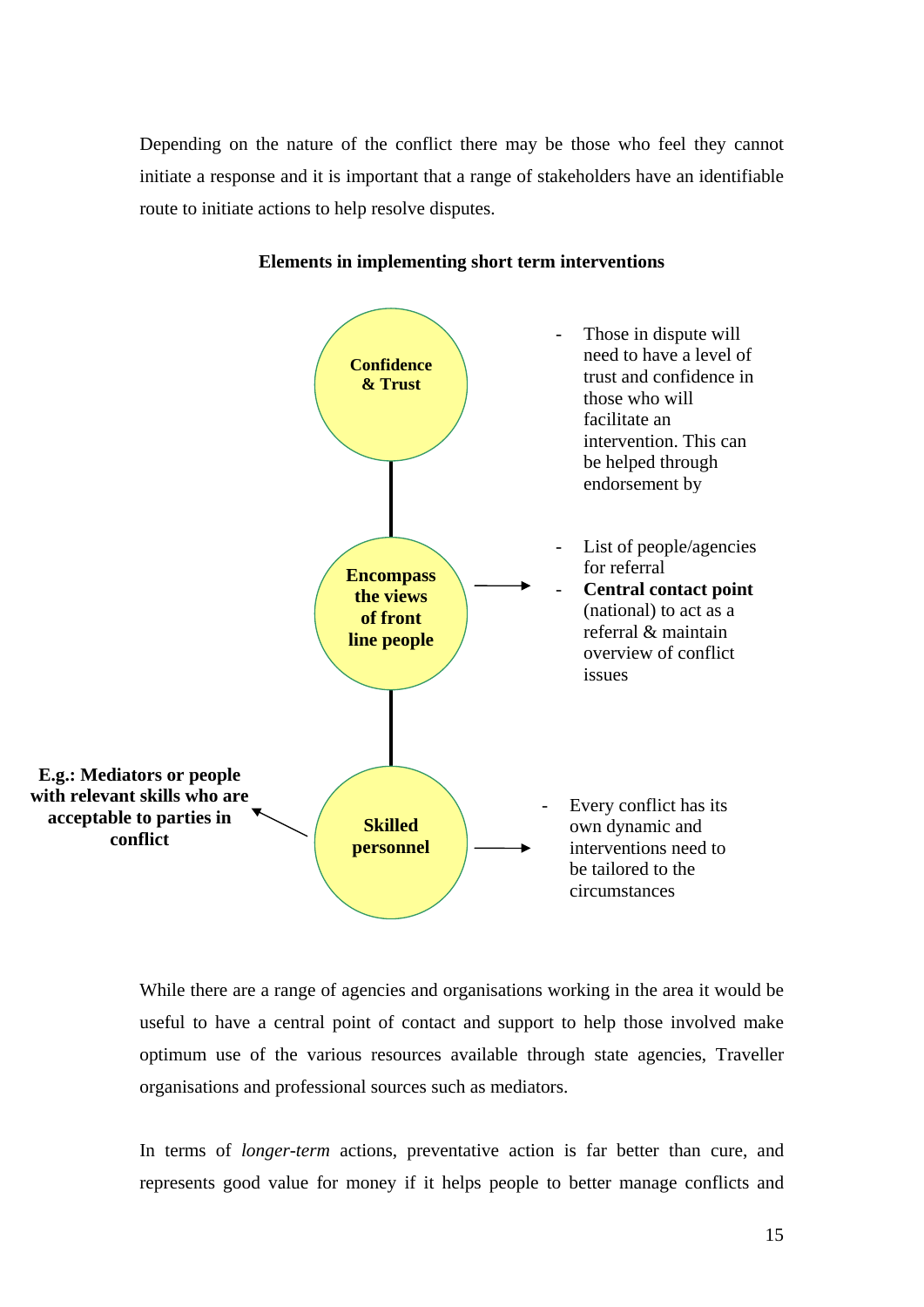prevents them developing into full-blown feuds. Some of the actions identified included building capacity within the Traveller community to deal with conflict through education and development work, planning violence out of developments (for example, through better site design), consistent law enforcement to tackle crime and anti-social behaviour and hold those engaged in violence to account, building trust and communication at local level between Travellers and agencies such as the Gardaí / local authorities through community liaison, drug prevention within the Traveller community, counselling for victims (and perpetrators), the need for flexibility and an inter-agency approach, and addressing contextual factors such as the continued marginalisation of Travellers, lack of employment opportunities, etc. which contribute to and sustain conflict.

There is also a need for a national view of conflicts to provide adequate responses (where conflicts can span a number of counties), plus need to compare different situations and responses to them. Co-ordinated responses are also needed between local authorities where people flee an area due to bullying, intimidation, or harassment. It may also be worth considering how codes of conduct, protocols, restorative justice and other alternative approaches could assist in dealing with Traveller conflict situations. Working with young Travellers through schools or other initiatives is also important. It may be useful to develop relevant indicators to monitor progress with conflict resolution – NTMAC could play a useful role in this regard.

The Committee agreed that conflict and disputes have a major impact, most obviously for those victims (Travellers and non-Travellers alike) that are directly affected by violence, but also because conflict in the Traveller community can serve to undermine much of the progress made in other areas such as accommodation, health, education, employment, and can reinforce stereotypes and discrimination.

A number of recommendations made by the Committee in this area are included in section 5 below.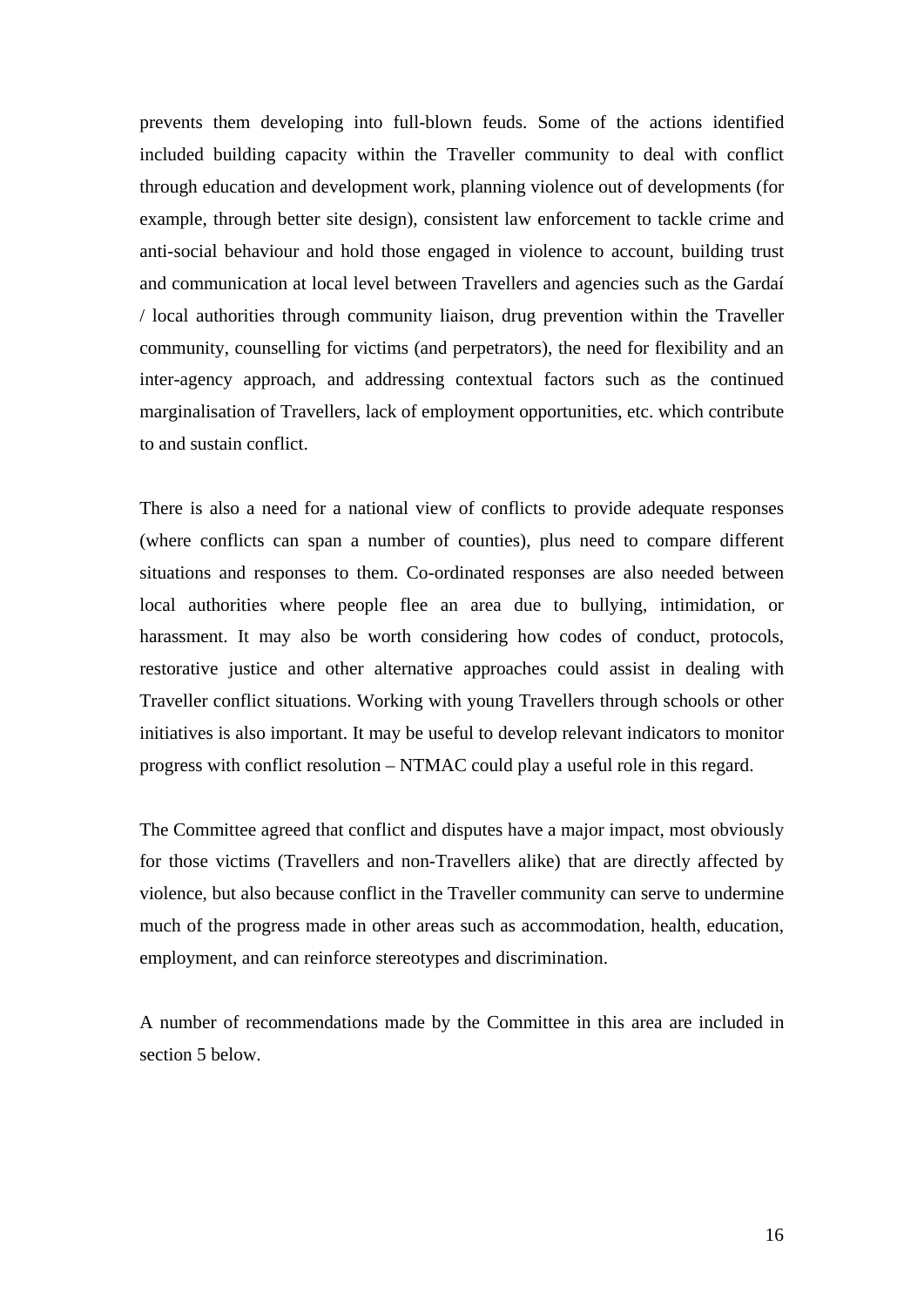### **Correspondence**

The Chairperson communicated with a number of parties on behalf of the Committee between 2007 and 2009.

The Chairman wrote to the Press Council on behalf of the Committee in relation to the Press Council's Code of Practice, and in particular the fact that Travellers were not originally recognised as a group under the provisions of the code on incitement to hatred, even though the code had included reference to incitement to hatred based on all other grounds of discrimination under Irish equality legislation, such as race, religion, nationality, colour, ethnic origin, or sexual orientation. During 2008, the Press Council decided to amend that Code of Practice to include a specific provision on incitement to hatred against the Traveller community.

During 2007 and 2008, the Committee communicated with the Department of Education & Science over the review of the Senior Traveller Training Centres (STTCs), integration of Travellers into mainstream education, training and youth services, and the re-establishment of the Advisory Committee on Traveller Education. The Department responded giving details of a review of STTCs, and progression routes to mainstream further educational and employment opportunities. It was also decided in 2009 to establish a consultative forum on the implementation of the Traveller Education Strategy.

The Committee wrote to both the Department of Health & Children and the HSE concerning the progression of those trained under the Primary Health Care Programme for Travellers into employment in the health service, and to the HSE concerning the approach to budgetary allocations for Traveller-specific and interagency work at county level. The Department provided information on FETAC accreditation of the Primary Healthcare Programme, and offers of part-time employment that had been made. The HSE also provided the Committee with details on allocations to community health workers and peer support workers, and allocations for Traveller health funding from 1998 to 2009 by region, and expenditure by region for 2008.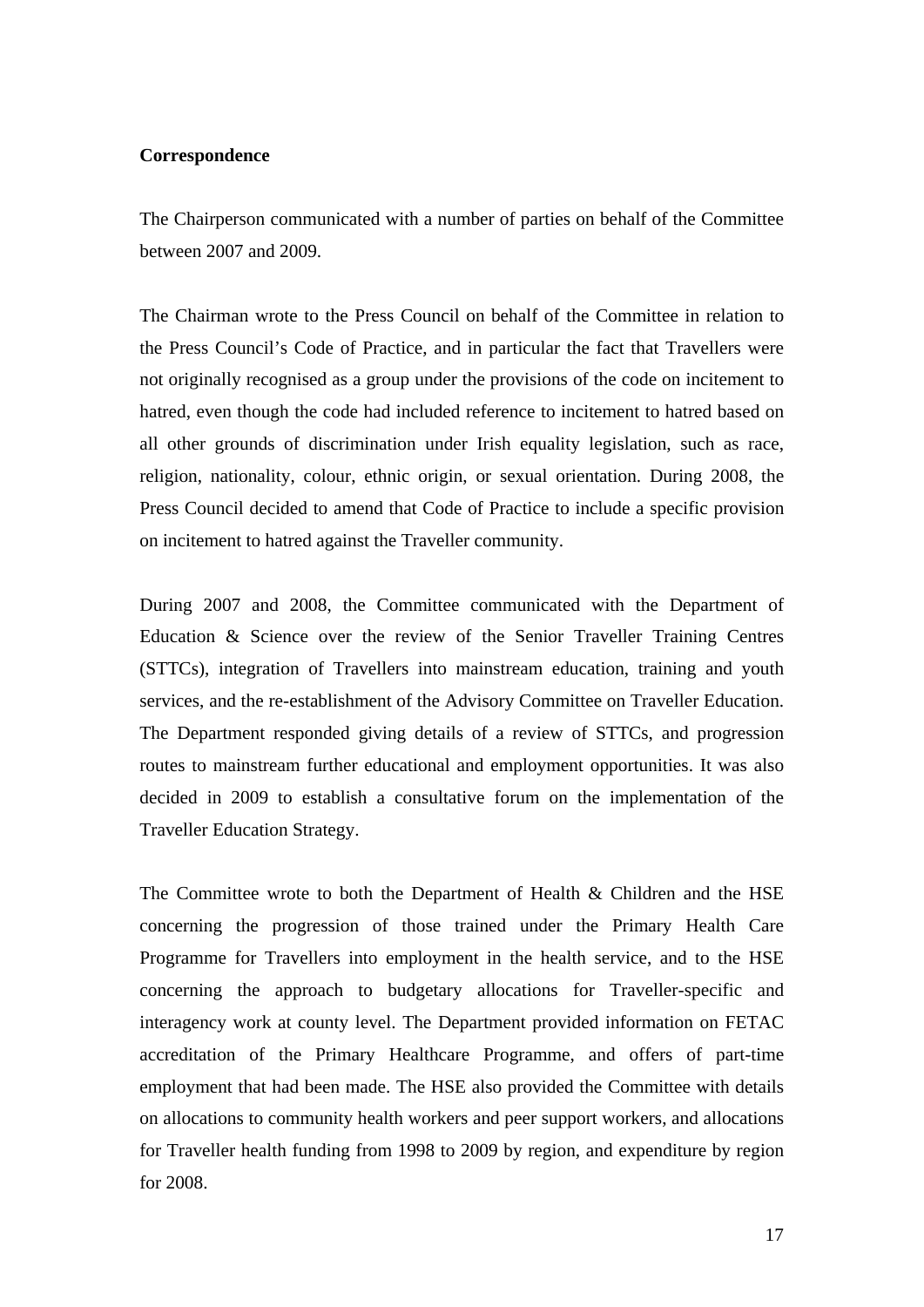The Committee wrote to the Department of Justice, Equality & Law Reform to enquire about the inclusion of Travellers in local and national intercultural initiatives and in anti-racism programmes. The Minister for Justice in responding assured the Committee that the work of the Office of the Minister for Integration in relation to anti-racism is fully inclusive of Travellers, and that general policy development and coordination in relation to Travellers continues as part of the equality brief of the Department of Justice, Equality and Law Reform.

In 2008, the Committee wrote to the Department of Community, Rural and Gaeltacht Affairs enquiring about the reasons for the moratorium in Community Development Programme funding for local Traveller organisations. The Minister of State in responding outlined the Department's approach to reform of community development programmes. The Department has emphasised that Travellers and other marginalised groups will continue to be a focus of the redesigned Local Development Social Inclusion / Community Development Programmes.

The Chairperson also wrote to An Taoiseach in 2007 suggesting that he consider nominating a Traveller as one of his nominees to Seanad Éireann, as a positive signal of inclusiveness, given that Travellers tend to be under-represented in the political process. The former Taoiseach responded that he would give careful consideration to all suggestions for nominations to the Seanad, including the possibility of nominating a member of the Traveller community, while pointing out that there were a large number of talented candidates to draw from.

# **Traveller Identity**

The Committee in 2008 also gave some consideration to the question of recognising Travellers as a distinct ethnic group. Some members of the Committee felt that it was debatable as to whether the majority of Travellers would welcome such a development, and that it could serve to further marginalise Travellers. Others however argued that recognition would have legal and symbolic value and importance.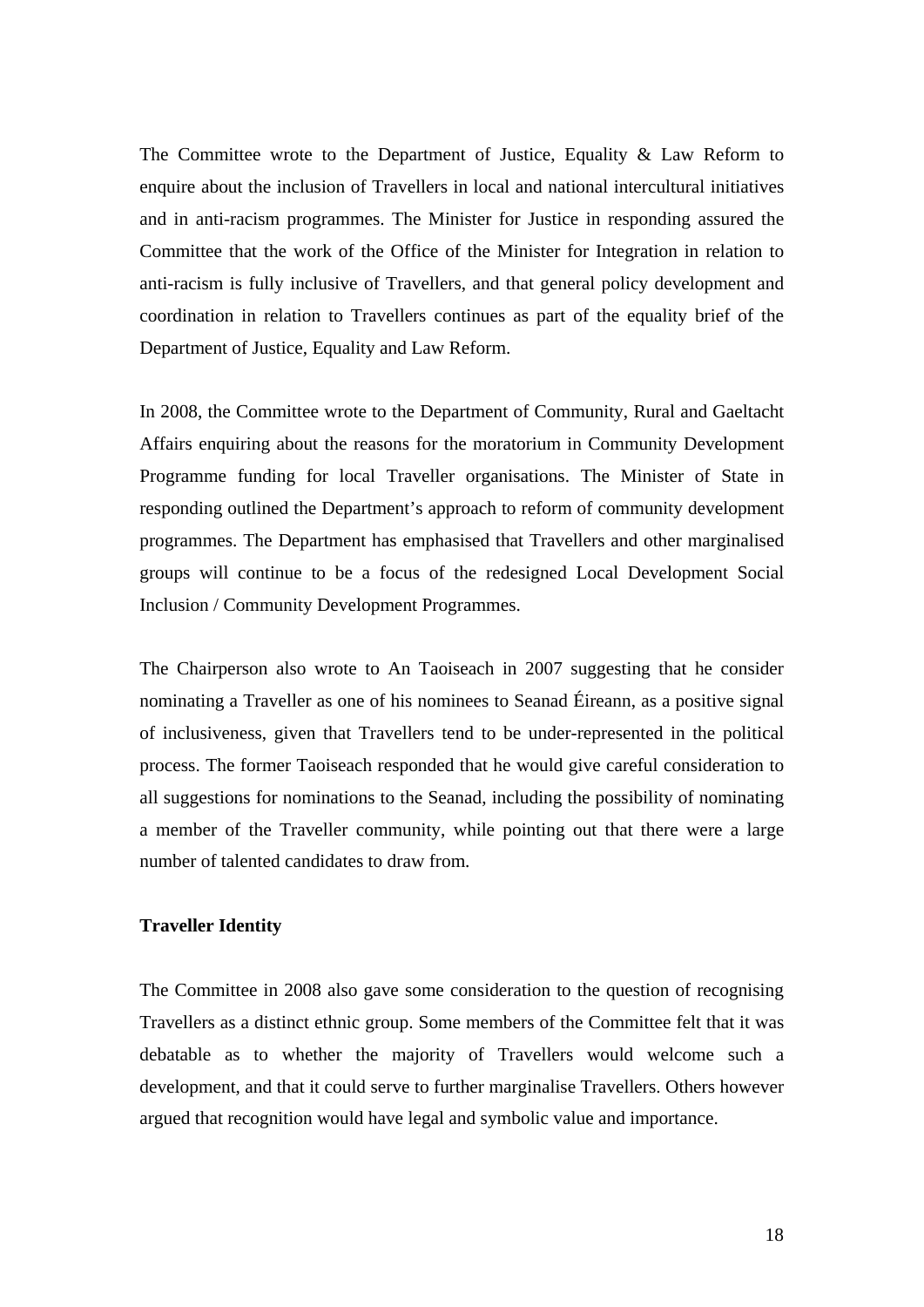The Committee discussed a number of matters in this respect, including the question of ethnicity in Irish law, the approach to this issue in other countries, European and international conventions on minorities, the position of Travellers under Irish equality legislation, and the ways in which Traveller identity and culture could be recognised and promoted.

A range of viewpoints were expressed in this respect. Arguments in favour of ethnic recognition advanced by some (though not all) of the Travellers represented on the Committee included:

- Ethnic recognition would ensure that all relevant international human rights provisions (such as the UNCERD Convention) apply fully to Travellers, removing any doubt on this issue, in particular in relation to the EU race Directive.
- Comparisons with UK provisions indicate that Travellers are considered as an ethnic group in the UK, including in Northern Ireland.
- The presence of Travellers in Irish society as a separate identifiable group can be traced back at least a number of centuries.
- It would signal recognition and respect for Traveller identity and place an obligation on state bodies to reflect this in their policies and actions.
- It would help in the empowerment of Travellers by providing a positive acknowledgement of the place of Travellers in Irish history and in modern society, and this would have a powerful symbolic importance for many **Travellers**

Arguments against ethnic recognition included:

- Relevant international human rights are applicable to Travellers. EU Directives have been transposed across all of the nine grounds covered in equality legislation (including the ground of membership of the Traveller community) so there is no need for further measures in relation to ethnicity.
- The specific identification of Travellers under equality and other legislation clearly signifies recognition and respect for Travellers under Irish law.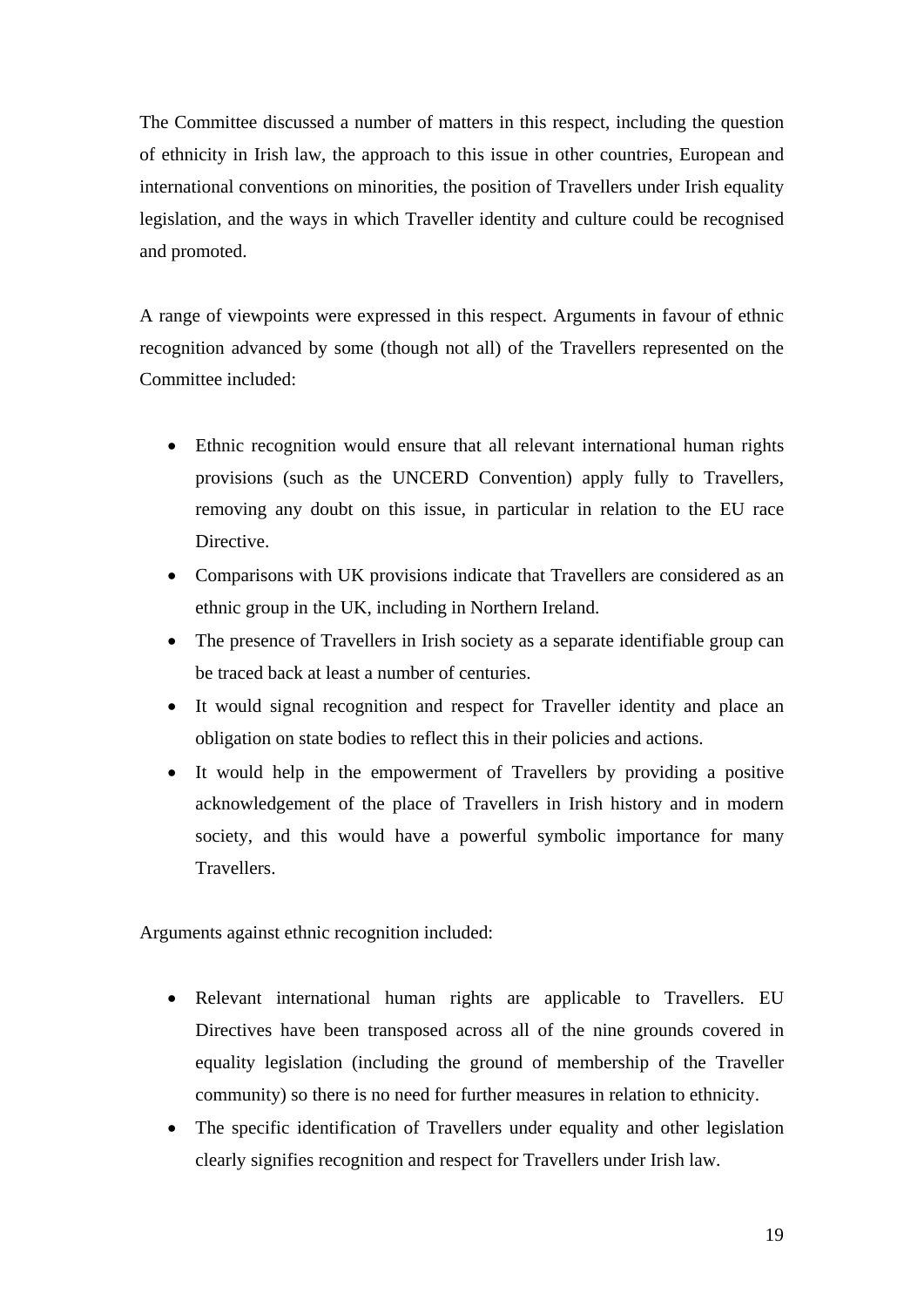• There is no dispute that Travellers are an identifiable community within Irish society but ethnic recognition would not produce any additional practical benefits – it is more important to secure effective implementation of existing legal and administrative measures and ethnic recognition would not help in this regard.

The Committee was in agreement over the importance of mechanisms to promote and value Traveller culture, even if there was not agreement amongst the members on all of the exact means of achieving this. The Committee was also in agreement that the question of ethnic recognition only contributes to protection against discrimination insofar as groups (such as Travellers) may be able to invoke specific instruments of protection based on ethnicity.

The Committee agreed that this report would set out some of the issued raised, as well as advance a number of points and recommendations on which there was agreement, as well as a number of options with regard to promoting Traveller identity, which are included in section 5.

# **Outstanding Issues**

Many issues were identified by members in 2007 as possible areas that the Committee could address. As noted above, due to pressure of time it did not prove possible to address all of these during the first phase of the Committee's work. However, the Committee would like to note some of these with a view to perhaps returning to them in the future. The issues include:

- Media Portrayal of Travellers it was suggested that NTMAC might wish to engage with the Press Council on media coverage of Traveller issues, and that in this context it would be useful to have concrete data and statistics on the portrayal of Travellers in the media.
- Measures to promote Traveller identity for example, various award schemes could be looked at, ways of highlighting Traveller culture and Traveller contribution to society.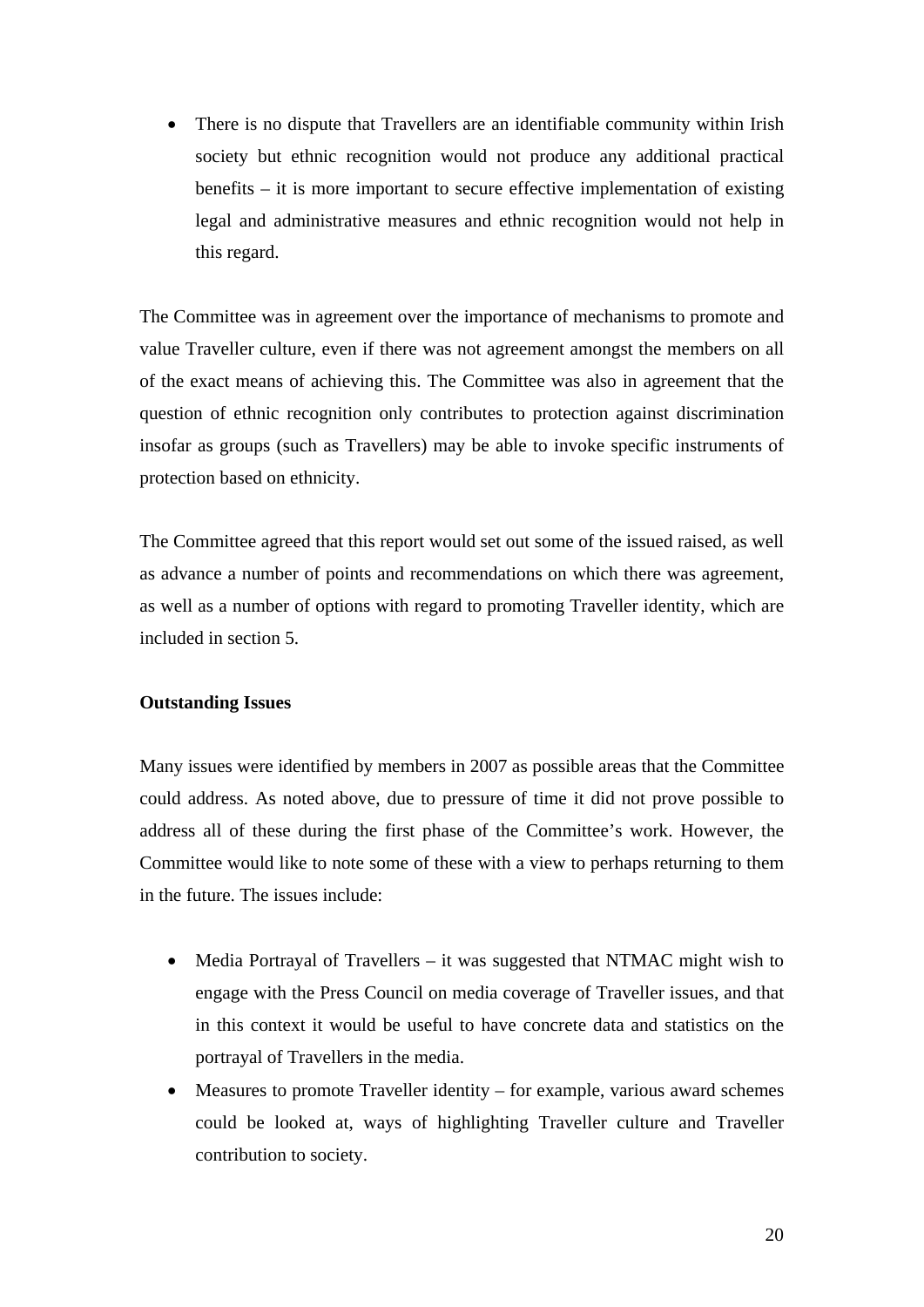- Political Representation of Travellers how the current under-representation of Travellers in political life could be improved at both local and national levels.
- Traveller / Settled relationships addressing stereotypes, and focussing on positive examples of good relationships that exist.
- Nomadism addressing how the tradition of nomadism can best be catered for.
- Dependency culture the issue of long term dependency, and the attraction of allowances and secondary benefits, while recognising that social welfare and benefits traps have a global impact on many disadvantaged groups.
- Domestic violence within the Traveller community.
- Including Traveller issues within the broader integration agenda.
- Critical health related issues for example drug use, alcohol abuse, suicide, mental health issues within the Traveller Community.
- Traveller Men how to develop better engagement with Traveller men and encouraging their participation in representing their community.

The Committee also proposes to further develop its monitoring function with reference to appropriate quantitative and qualitative data. In addition, the Committee anticipates examining the outcome of the All-Ireland Traveller Health Study as a source of monitoring data and to assess whether any issues may arise which might require its attention.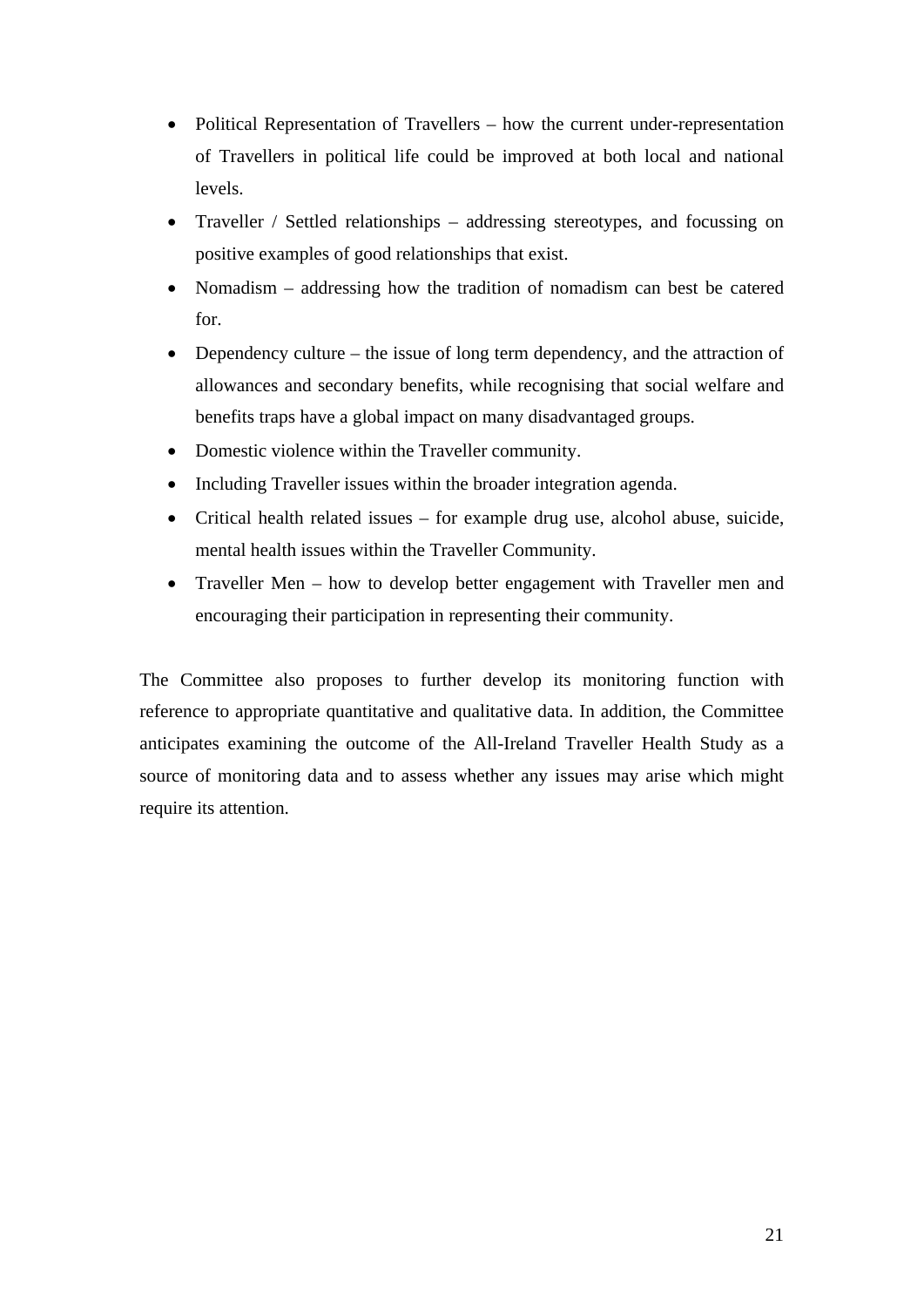# **Section 5**

# **Recommendations**

# **A. Implementation of Public Services for the Traveller Community**

Recognising

The continuing need for pro-active measures to support fuller participation of Travellers in social and economic life,

That many of the barriers to delivery of existing policies are to do with the operation of mainstream service provision,

The need to consistently build and adapt appropriate infrastructures to enable policy implementation,

That access and engagement with mainstream services must be the overall objective in addressing the effectiveness of policy implementation,

The importance of delivering quality services and good value for money,

The NTMAC recommends that:

- 1. The Government should use the implementation of Traveller related policies as an explicit benchmark for assessing the performance of agencies in the context of the present reform of public services, and in particular the need for effective interagency working.
- 2. The Government should mandate a particular Department or agency to act as a driver for effective implementation of policies and strategies, which would hold other Departments and agencies to account and to which Departments and agencies would be required to report. The Committee consider that the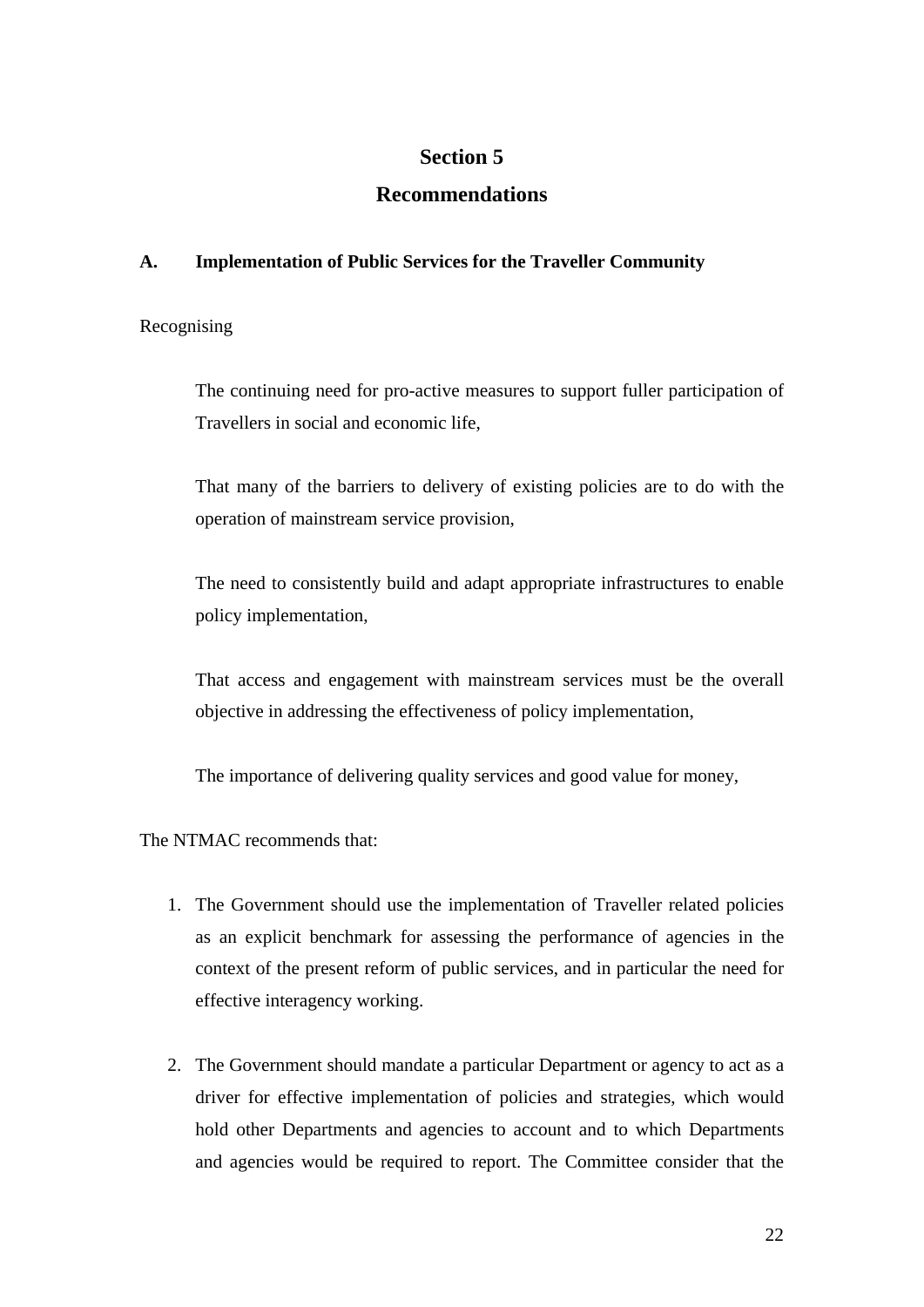Equality Division of the Department of Justice, Equality and Law Reform may be the most appropriate structure to act as national driver, given its current Traveller policy development role – it would take responsibility for research and coordination and should report to NTMAC on a regular basis identifying potential implementation barriers or difficulties arising.

- 3. The Government should also mandate a similar driver to operate at local or possibly regional level to which other agencies would be required to account and which would have discretion to prioritise actions across all agencies in pursuit of national policy objectives and more effective service delivery. The Committee considers that local Traveller inter-agency groups should fulfil this function, given that they operate under the auspices of the CDB and their link with public service providers locally, and their role in coordinating service provision for the Traveller community.
- 4. The essential principle would be that the drivers would prompt mainstream systems to respond more effectively in pursuit of policy goals and that Departments and agencies would be required to collaborate effectively with the drivers. The drivers, which build on existing structures rather than creating new ones, should have a mandate to fulfil monitoring, development and information functions (further detail on how such central and local drivers might operate is included in Appendix 1).
- 5. The specific form of the national and local/ regional drivers should be such that they are mandated to interact at very senior level as required at the highest level in the relevant mainstream structures, in particular with regard to pursuing persistent blockages to delivery. This might arise in relation to implementation in a particular area of the country or in relation to specific issues of national relevance.
- 6. Given its advisory and monitoring role it is considered that the input of the NTMAC should be integral to the work of a central driver, including the process of arriving at the relevant performance indicators for local / regional drivers.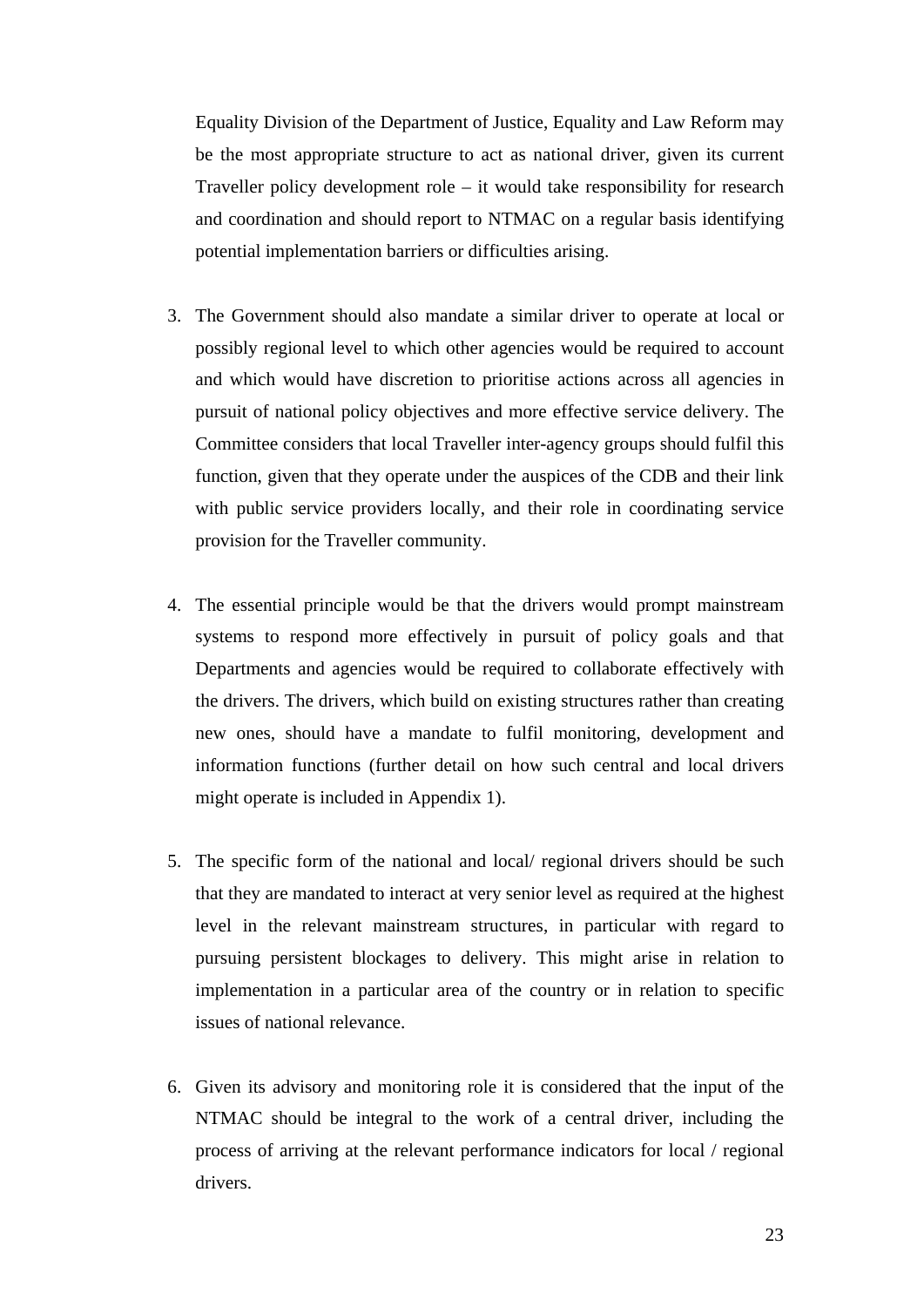- 7. The *Transforming Public Services* initiative provides an opportunity to incorporate the concept of a national and local/regional driver as an integral part of the overall mechanisms to support improved service delivery and greater accountability for the performance of public service organisations in delivering on specific outputs and outcomes, with as stated in TPS "underperformance addressed in a clear and structured manner". This would have the very important effect of demonstrating effective mainstreaming of service delivery in relation to the Traveller community.
- 8. Data collection for monitoring the implementation of public services for Travellers remains problematical, despite being highlighted as an issue in previous reports. The introduction of an 'ethnic identifier' to the use of mainstream services by Travellers can be monitored and evaluation should be pursued as a matter of priority.

## **B. Progression and Pathways to Work**

- 1. A Forum on Traveller Education should be established to support the implementation and monitoring of the Traveller Education Strategy and report to the Minister for Education and Science on issues pertaining to the implementation of the Traveller Education Strategy.
- 2. The qualification criteria for Back to Work and Back to Education schemes should be reviewed to assess whether flexibility can be introduced, particularly in the current economic climate, to encourage take-up by Travellers.
- 3. An exercise should be conducted to profile Travellers that have successfully entered mainstream employment, including those who did so with their identity intact and those who had to hide their identity (either as employees in private companies, or as entrepreneurs) and to identify the factors that contributed to their experience. Lessons could also be learned from extending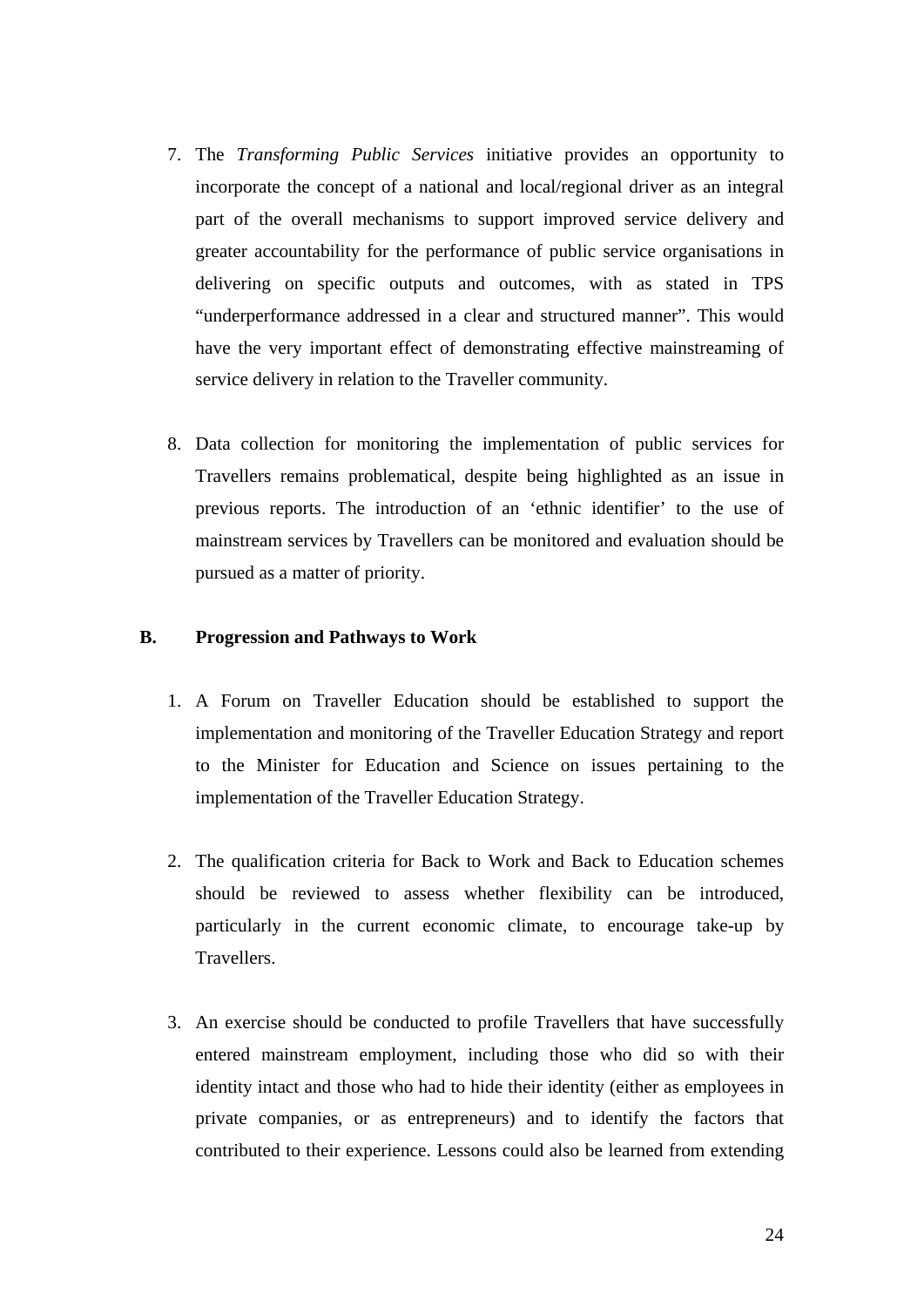the terms of reference to include the experience of other disadvantaged groups in accessing employment.

- 4. The pilot Special Initiative for Travellers should be continued and rolled out across the country.
- 5. The pilot Civil Service Traveller Internship initiative should continue to develop, with a focus on next steps for those completing the programme. Consideration could also be given to extending the programme to other public sector bodies and local authorities.
- 6. When recruitment to the public sector resumes, a minimum target for the numbers of Travellers employed across the public service should be set.

# **C. Traveller Identity**

- 1. Traveller identity should be upheld and validated on an equal footing with other minorities within Irish society.
- 2. Despite Equality legislation and the Prohibition of Incitement to Hatred Act 1989 there is an ongoing need to combat discrimination and racism against Travellers, and the Government should ensure that Travellers receive proper consideration and support in any programmes which operate in this area.
- 3. There is a need for greater dialogue so that state agencies can appreciate the importance of Travellers being recognised as Travellers and how this can be expressed in practice.
- 4. There is a need to support the positive expression of Traveller identity and diversity within the Traveller community, both to help empower Travellers and to help communicate what Traveller identity is to the majority population.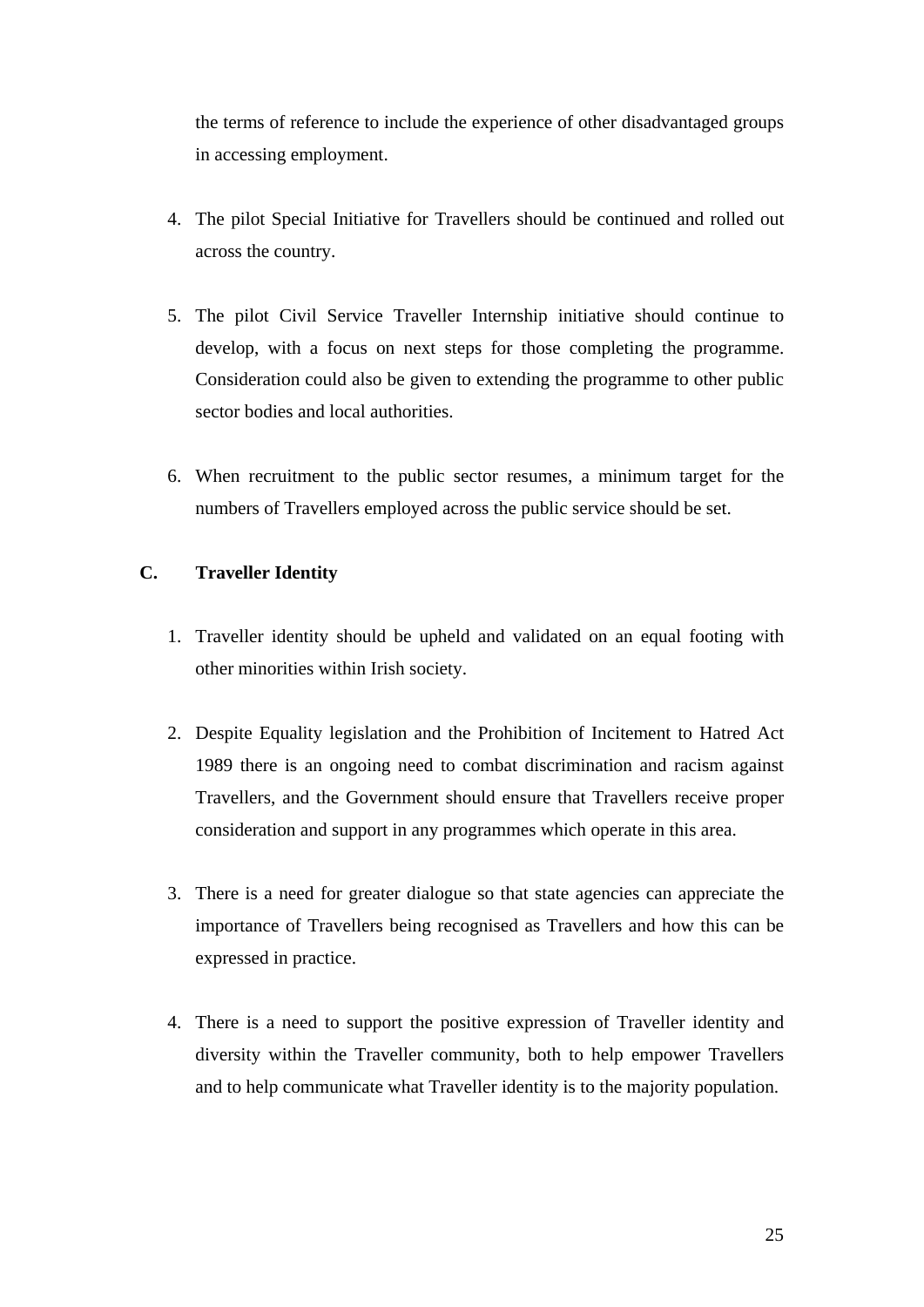- 5. There may be scope for Traveller organisations to communicate a more indepth idea of what Traveller identity means, what their vision for future generations is, and the difficulties which they see in its expression.
- 6. The Government should explore a mechanism for a positive recognition of Traveller identity, as an issue of symbolic importance for the Traveller community.
- 7. Given the Council of Europe's Framework Convention for the Protection of National Minorities and the United Nations International Convention on the Elimination of all Forms of Racism and Discrimination Human Rights Committee, the Equality Authority, Irish Traveller Movement, Pavee Point, and the National Traveller Women's Forum amongst others support the recognition of Travellers as an ethnic group, Government should open discussions with these groups on Traveller ethnicity with a view to exploring ways in which this issue can be progressed.

# **D. Conflict and Disputes**

- 1. There is a need for a central point of contact/ support to which front line people could turn to help initiate conflict intervention and support related actions (this approach could be piloted initially).
- 2. The Department of Justice, Equality and Law Reform, in consultation with NTMAC, should have a primary role in supporting conflict resolution work including the development of relevant support programmes.
- 3. There should be dedicated funding available to conduct this work.
- 4. Community Mediation Services should be encouraged and supported to make their services and training accessible to Travellers.
- 5. Conflict resolution with the Traveller community should be recognised as a specialist area and appropriate training made available to mediators to enhance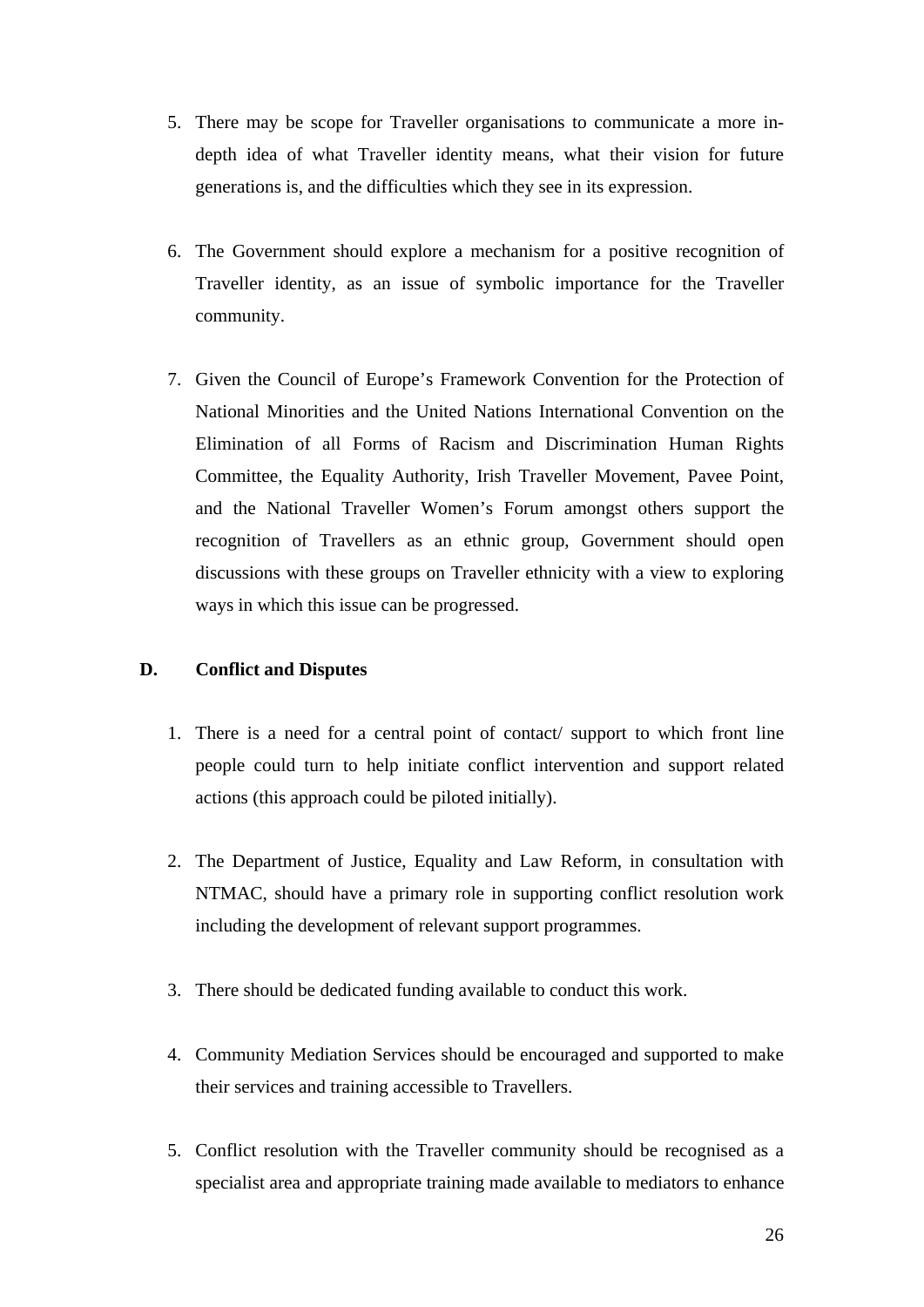their capacity to work in this area. Every effort should be made so that those involved in mediation take up training opportunities.

- 6. There would be merit in the development of codes of practice on dealing with conflict which would be useful to state agencies, Traveller organisations and the Traveller community in general. NTMAC could play a useful role in this regard.
- 7. Given the complexity of the issues involved in conflict within the Traveller community, there is a clear need for all stakeholders to work cooperatively to tackle the many difficulties. In this context it is felt that the NTMAC should have an ongoing role in supporting dialogue and helping to identify appropriate measures and supports.

# **E. Political participation and the Traveller community**

1. The Oireachtas should debate the content and recommendations of this report and discuss ways in which Travellers can be supported to increase the levels of participation within current political structures. At national level, a mechanism could be used to ensure Traveller representation in national politics, for example as part of current discussions over the reform of the Seanad.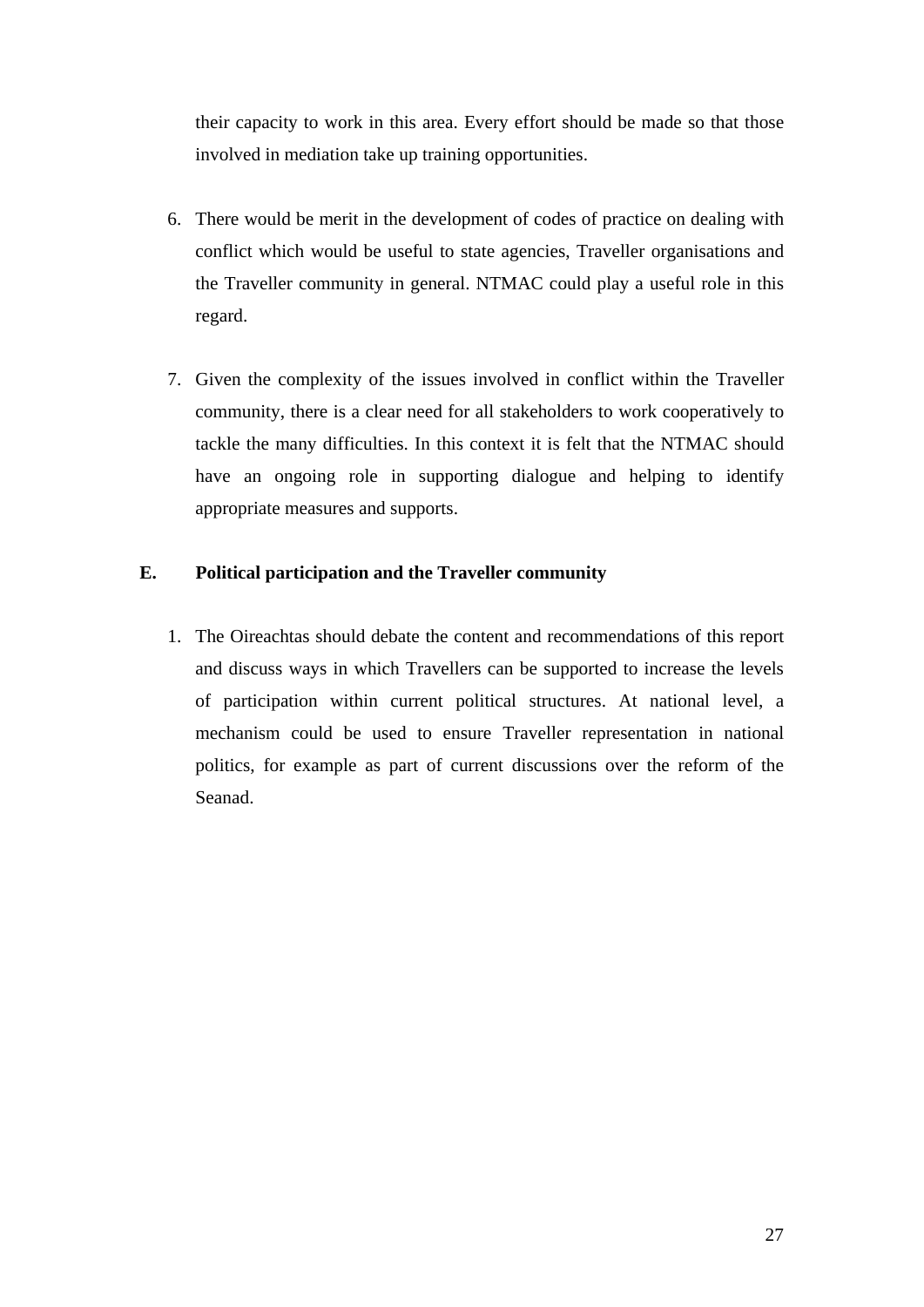# **Appendix 1 Implementation Drivers**

- 1. Both the local and national drivers should support more effective service delivery mainstream agencies by monitoring the work of agencies based on indicators and benchmarks which are specific, measurable, achievable, realistic and time-bound (SMART).
- 2. The drivers should be mandated to pursue specific blockages to delivery with identified senior level individuals with operational responsibility in each principal Department or agency. Where blockages at local level cannot be resolved locally, there should be a mechanism for referring such issues to the national level for resolution and follow-up action.
- 3. The drivers should also have a role in monitoring new or revised strategies to ensure that they are based on SMART objectives.
- 4. There should be a process for a dialogue between the central driver each relevant Department/ sector to determine the most appropriate SMART indicators which would provide a basis for assessment of progress (some of the indicators already exist in policy and strategy documents but there is a need to identify them as explicit implementation benchmarks).
- 5. These indicators should be progressively incorporated into the policies, strategy statements and business plans of each relevant agency and integrated into Performance Management Systems.
- 6. Relevant indicators should be derived which apply both to Traveller specific services and mainstream provision.